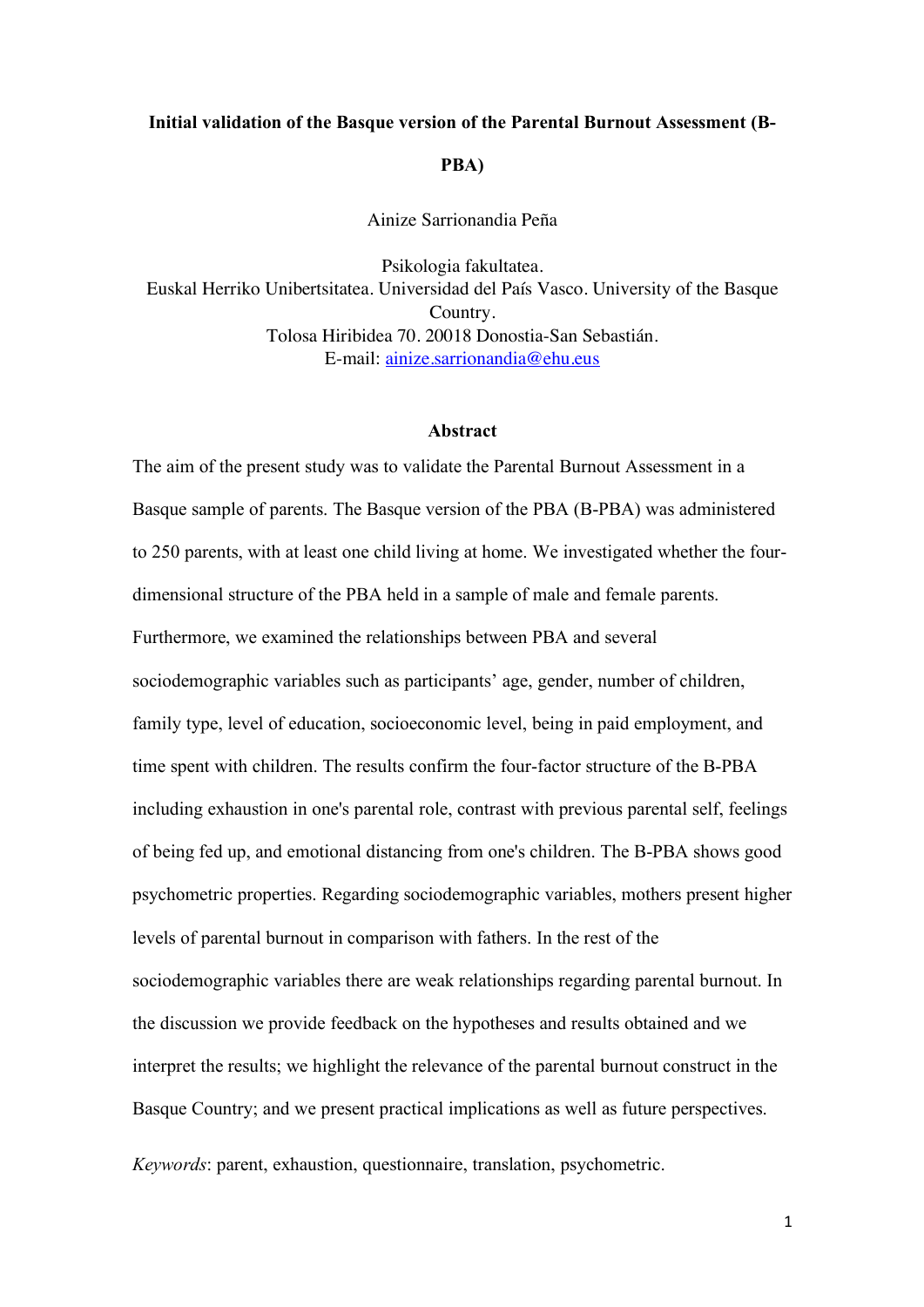# **Initial validation of the Basque version of the Parental Burnout Assessment (B-PBA)**

Becoming a parent has many benefits; among other things it provides opportunities to extend and activate social nets, as well as to develop psychological factors such as self-esteem and self-efficacy (Nomaguchi & Milkie, 2003). However, becoming a parent can also be complex and stressful (Deater-Deckard, 2014; Nomaguchi & Milkie, 2003). As also occurs in the professional setting, being exposed to a high level of stressors over an extended period, with a lack of resources to cope with those stressors, can lead to burnout (Bakker & Demerouti, 2007). The same shall apply to parenting. When the balance between parental risks and resources is not equilibrated and there are more risks than resources, parents are more likely to suffer from parental burnout (Mikolajczak & Roskam, 2018; Roskam, Raes, & Mikolajczak, 2017).

## **Parental burnout**

According to Mikolajczak and Roskam (2018), parental burnout is a syndrome that is unique and context-specific, and it is a consequence of a chronic imbalance between risks and resources in the parenting domain. Parental burnout implies four dimensions (Roskam, Brianda, & Mikolajczak, 2018): exhaustion in one's parental role, contrast with previous parental self, feelings of being fed up with one's parental role and emotional distancing from one's children. Parental burnout has been shown to be prevalent (i.e. 5 to 8 %) in French- and English-speaking countries (Roskam et al., 2018; Roskam et al., 2017).

Although parental burnout is related to depressive symptoms, anxiety, and perceived stress regarding parenthood (Kawamoto, Furutanli, & Alimardini, 2018; Lebert-Charon, Dorard, Boujut, & Wendland, 2018), parental burnout was shown to be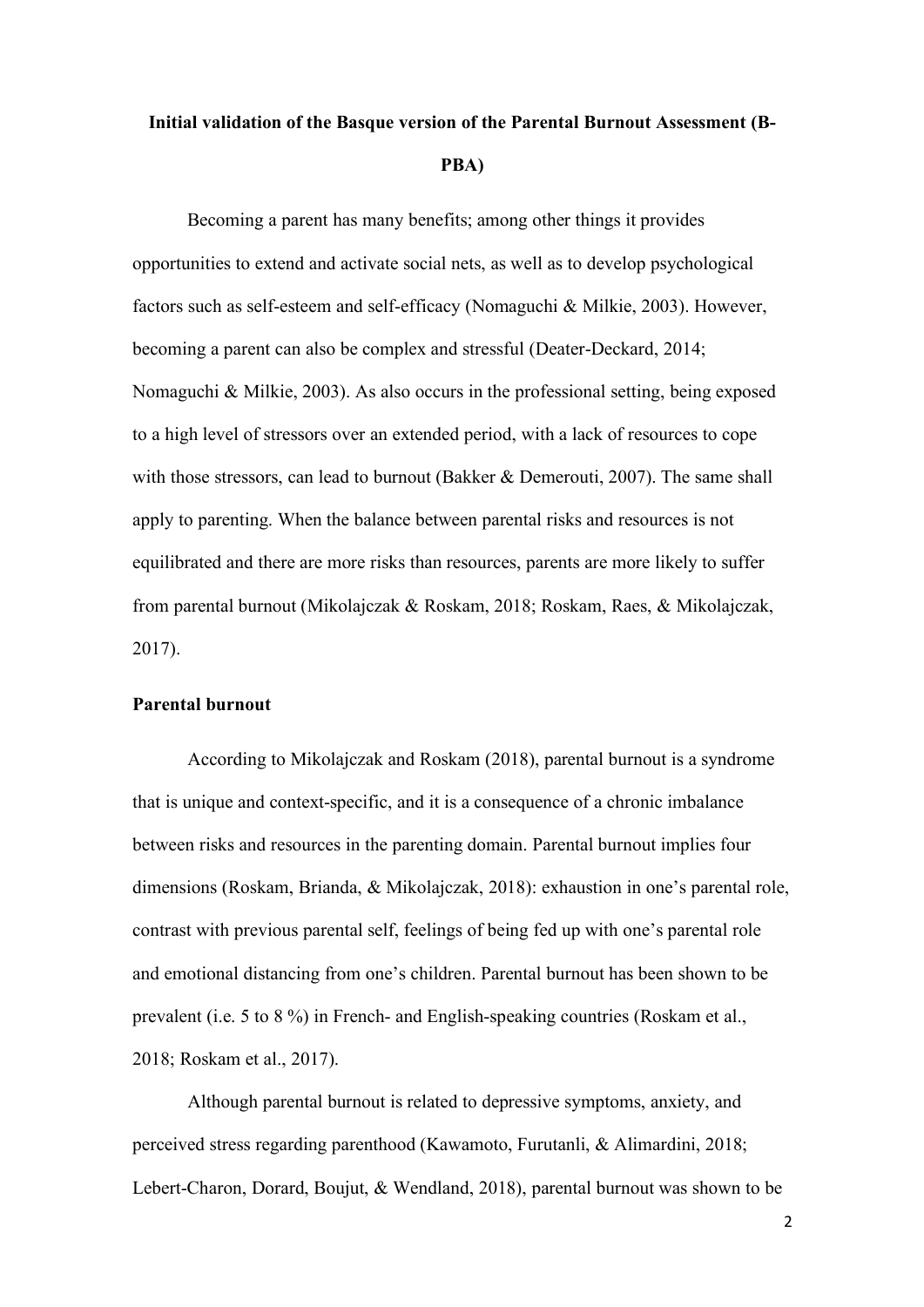a specific syndrome, neither simply parental stress (Roskam et al., 2017) nor depression or burnout (Mikolajczak, Gross, Stinglhamber, Norberg, & Roskam, 2020).

Parental burnout seems to have wide-ranging consequences for the families concerned. As it has been confirmed by a recent study (Mikolajczak, Brianda, Avalosse, & Roskam, 2018), parental burnout has harmful consequences for the parent, the couple, and the children. In fact, parental burnout is associated with conflicts between couples and partner estrangement, escape and suicidal ideation, child neglect and child violence (Mikolajczak et al. 2018). A recent study with two cross-lagged longitudinal samples have confirmed these results, highlighting thatparental burnout strongly enhances neglectful and violent behaviors towards one's children and escape ideation (Mikolajczak, Gross, & Roskam, 2019).

Parental burnout has been found to be related to many sociodemographic factors. Regarding parents' age, Mikolajczak et al. (2018) found no relationship between age and parental burnout ( $\beta$  = -.01). In the same vein, Le Vigouroux and Scola (2018) found no relationship between parents' age and total parental burnout  $(r = .01)$ . However, taking into account the dimensions that comprise parental burnout, the younger the parents, the higher the level of personal accomplishment ( $r = .24$ ) and the greater the level of exhaustion  $(r = -16)$  (Le Vigouroux & Scola, 2018). Regarding the number of children, a study conducted by Mikolajczak et al. (2018) showed that there is no relationship between the number of children and parental burnout ( $\beta$  = .03). On the contrary, the study by Le Vigouroux and Scola (2018) demonstrated that the more children in a family, the more parental burnout  $(r = .15)$ . In particular, the more children the more emotional distance  $(r = .22)$  and loss of parental accomplishment  $(r = .14)$ . Related to gender, Van Bakel et al. (2018) showed that fathers (compared to mothers) presented more parental burnout symptoms (Mean fathers: 17.64; Mean mothers: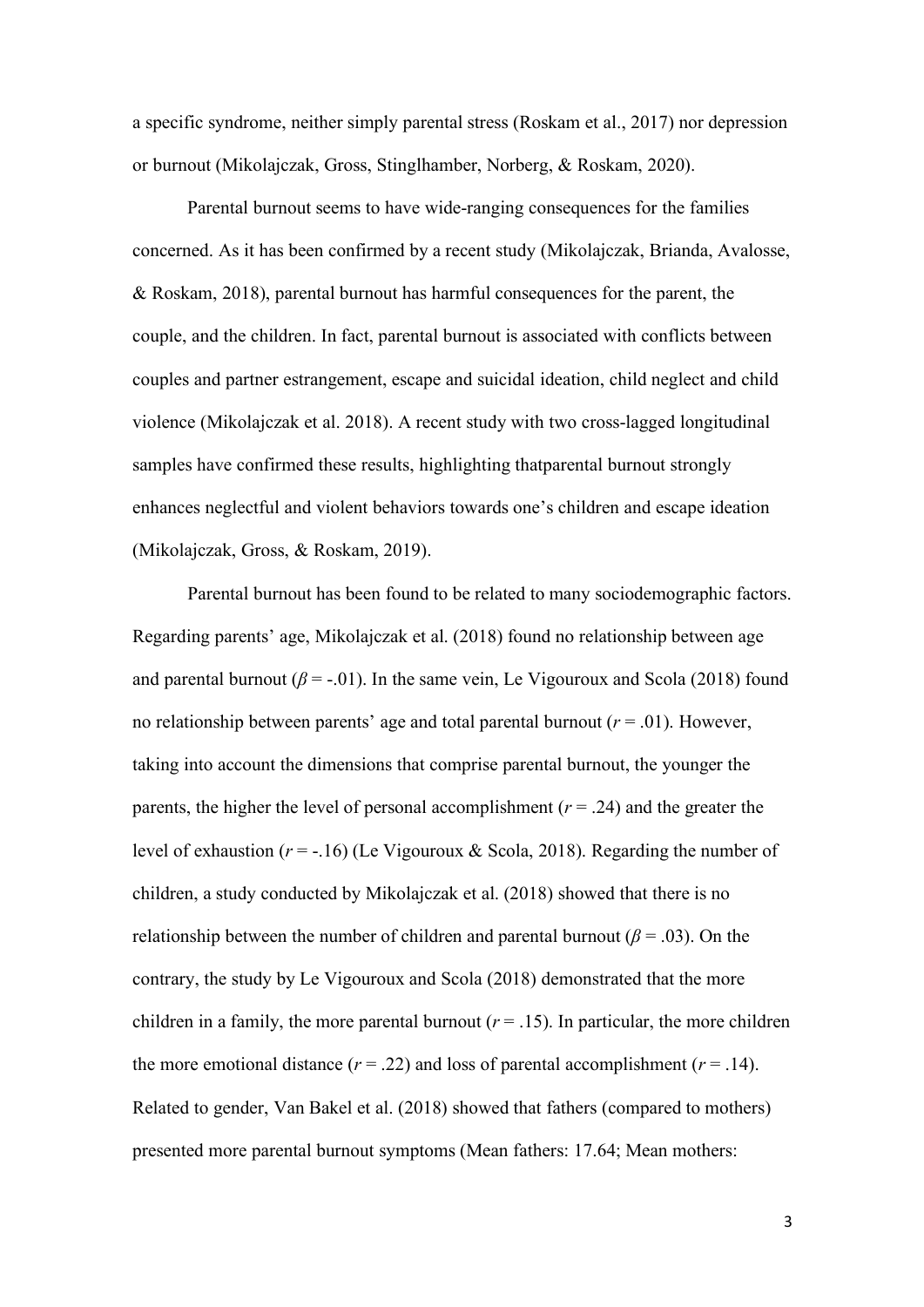13.89). By contrast, Roskam et al. (2017) did not find any differences among fathers and mothers related to parental burnout (Prevalence of parental burnout: 1.3%; 1.3% of mothers, 1.3% of fathers). However, in the aforementioned studies, samples were mostly comprised of mothers (fathers making up less than 40% of the sample) and results are not completely generalizable. For this reason, a recent study was conducted, using a strictly matched sample of 900 mothers and fathers, finding that mothers suffer more parental burnout than fathers ( $M = 39.68$  and  $M = 29.87$  respectively,  $np^2 = 0.4$ ) (Roskam & Mikolajczak, 2020). Regarding work related variables, emotional exhaustion has been proved to be higher for working mothers, compared with housewives (mean difference (MD) = 5.85,  $p$ <0.001); emotional exhaustion was significantly lower for mothers working full-time than for employed mothers working more than part-time and part-time (MD = 6.06,  $p$ <0.001 and MD = 8.09,  $p$ <0.001 respectively); and emotional exhaustion was higher for mothers living without a coparent than for cohabiting mothers (MD =−8.99, *p*= 0.03) (Lebert-Charron, Dorard, Boujut, & Wendland, 2018).

#### **Assessment of Parental Burnout**

It was Pelsma (1989) who proposed the first tool for measuring parental burnout. In fact, he proposed the use of the Maslach Burnout Inventory (MBI, Maslach, Jackson, & Leiter, 1986) to assess parental burnout. However, the results were not as expected (he found support for the dimensions "emotional exhaustion" and "lack of personal accomplishment" but not for "depersonalization") and he did not continue with the investigation. Two decades passed before parental burnout was once again studied. Working in a children's hospital, in 2007 Norberg realized that parents of severely ill children had burnout symptoms. From 2007 to 2014, Norberg's team used the Shirom– Melamed Burnout Questionnaire (SMBQ, Melamed, Kushnir, & Shirom, 1992) to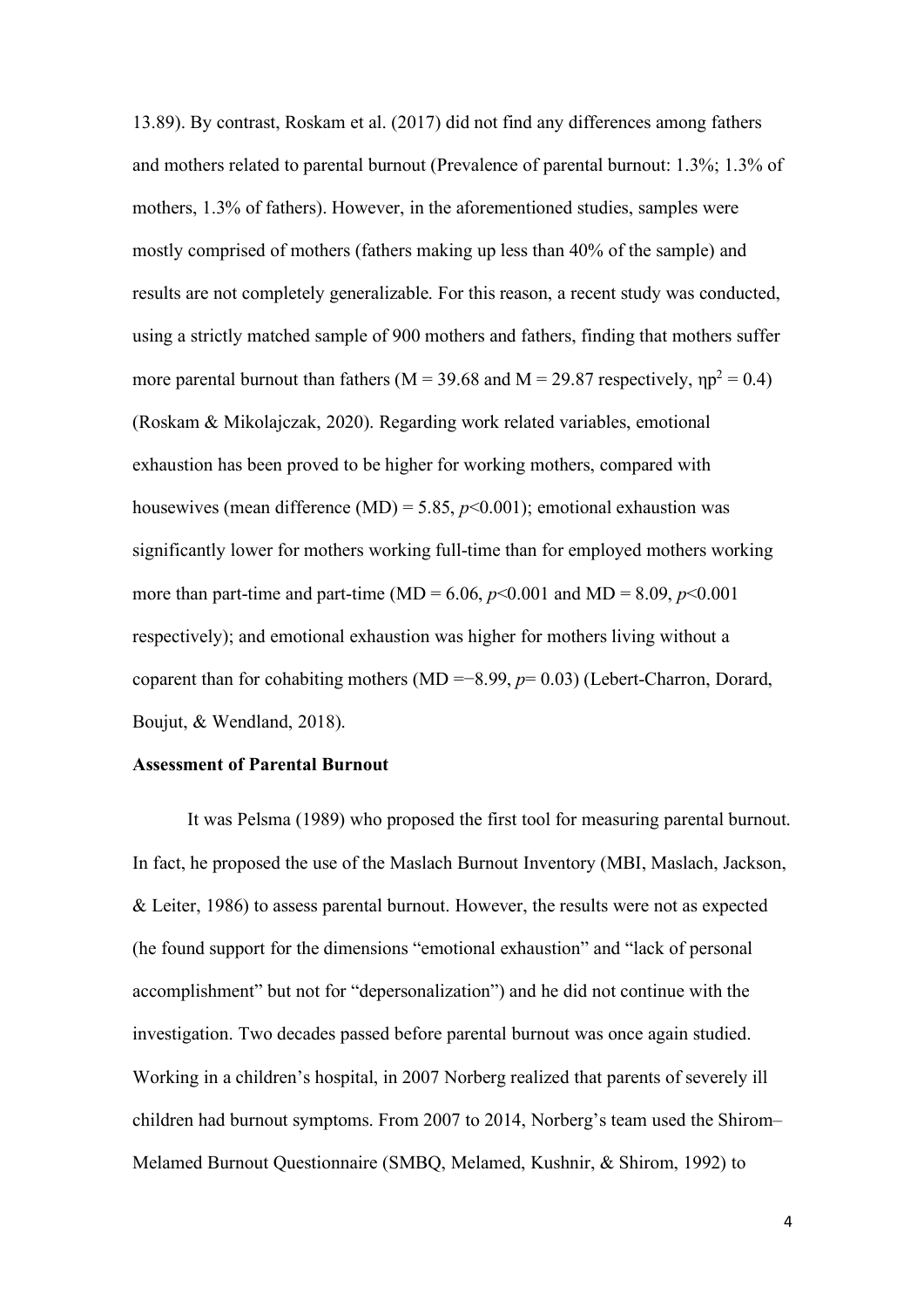evaluate the parental burnout of parents with children suffering from different diseases. However, Roskam, Raes and Mikolajczak were the first authors to validate an instrument to assess parental burnout specifically. In 2017, they adapted the items of the MBI© (Maslach et al., 1986) to measure parental burnout. This resulted in the Parental Burnout Inventory (PBI, Roskam, et al., 2017), a self-report questionnaire measuring three factors: emotional and physical exhaustion, emotional distancing from offspring, and reduced parental self-efficacy. The difference with the MBI was that depersonalization was replaced with emotional distancing as it is difficult to "dehumanize" and see our own children as objects (Roskam et al. 2017). It is worth mentioning that this conclusion is in line with what Pelsma found many years before.

In 2018, Roskam, Brianda and Mikolajczak took a step forward in the conceptualization of parental burnout and defended that parental burnout is comprised of four factors. As they explained, the first conceptualization and measurement of parental burnout was based on and deduced from job burnout (Roskam, et al. 2017). Thus, it was not clear whether the three-dimension structure was the most appropriate to explain parental burnout. In their study conducted in 2018, Roskam and colleagues used an inductive method to (re)construct the phenomenon of parental burnout. To do so, they used testimonies of parents suffering from parental burnout. Roskam and colleagues extracted items from these parents' testimonies and presented them to a sample of French and English-speaking parents. After factorial analyses, they found that parental burnout implied four dimensions, creating the Parental Burnout Assessment (PBA), a self-report questionnaire that evaluates four dimensions: exhaustion in one's parental role, contrast with previous parental self, feelings of being fed up with one's parental role and emotional distancing from one's children. Two of these dimensions are the same as in the MBI (exhaustion in one's parental role, emotional distancing from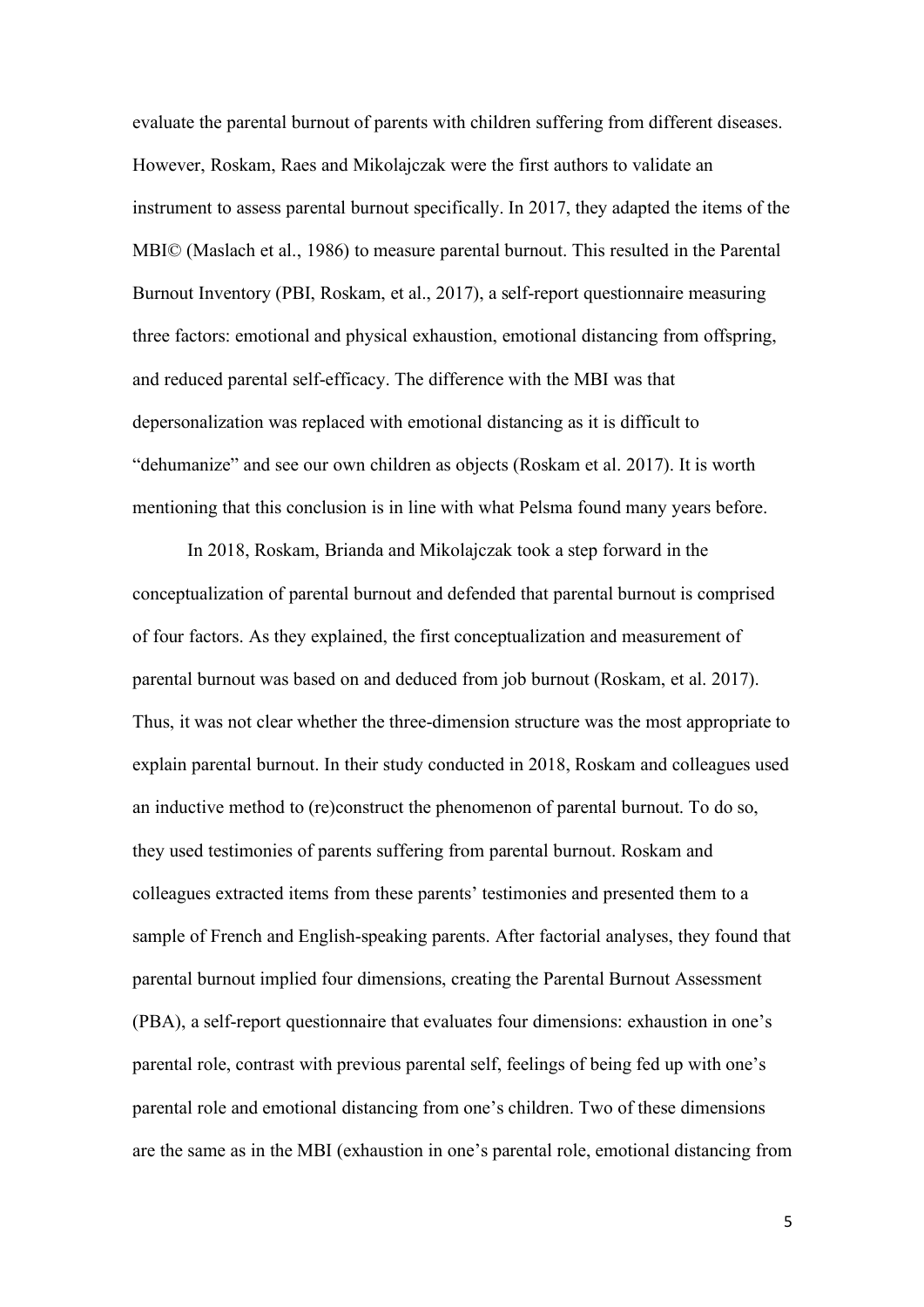one's children), and the other two are somewhat different (feelings of being fed up, and contrast). So far, and taking into account that both measures (PBI and PBA) are highly correlated, the PBA is regarded as the gold standard measure of parental burnout because it is free and because of its strong theoretical background. In fact, and compared with the PBI, the PBA better reflects parental burnout as it was constructed based on the testimonies of parents suffering from parental burnout and not on the symptoms of occupational burnout.

#### **The current study**

The main goal of this research is to adapt the Parental Burnout Assessment (PBA) to Basque language and culture, and to examine the psychometric properties of the instrument. To this end, we first analyze whether the four-dimension structure of the PBA is also found in the Basque version. We then examine the reliability of the instrument, as well as its relationship with sociodemographic factors, and the prevalence of the syndrome.

We expect that parental burnout will show the four-factor structure that the original instrument presents. Likewise, we predict that the instrument will have good psychometric properties. Regarding the relationship with sociodemographic factors, and bearing in mind the previous literature, it is hypothesized that parental burnout will be weakly related to the assessed sociodemographic factors: parents'age, gender, number of children, family type, level of education, socioeconomic level, being in paid employment, and time spent with children. In particular, it is hypothesized that older parents, mothers, parents of a higher number of children, single parents, parents with a lower level of education, parents with a low household income or with financial difficulties, employed parents and parents who spend more time with their children will present higher levels of parental burnout.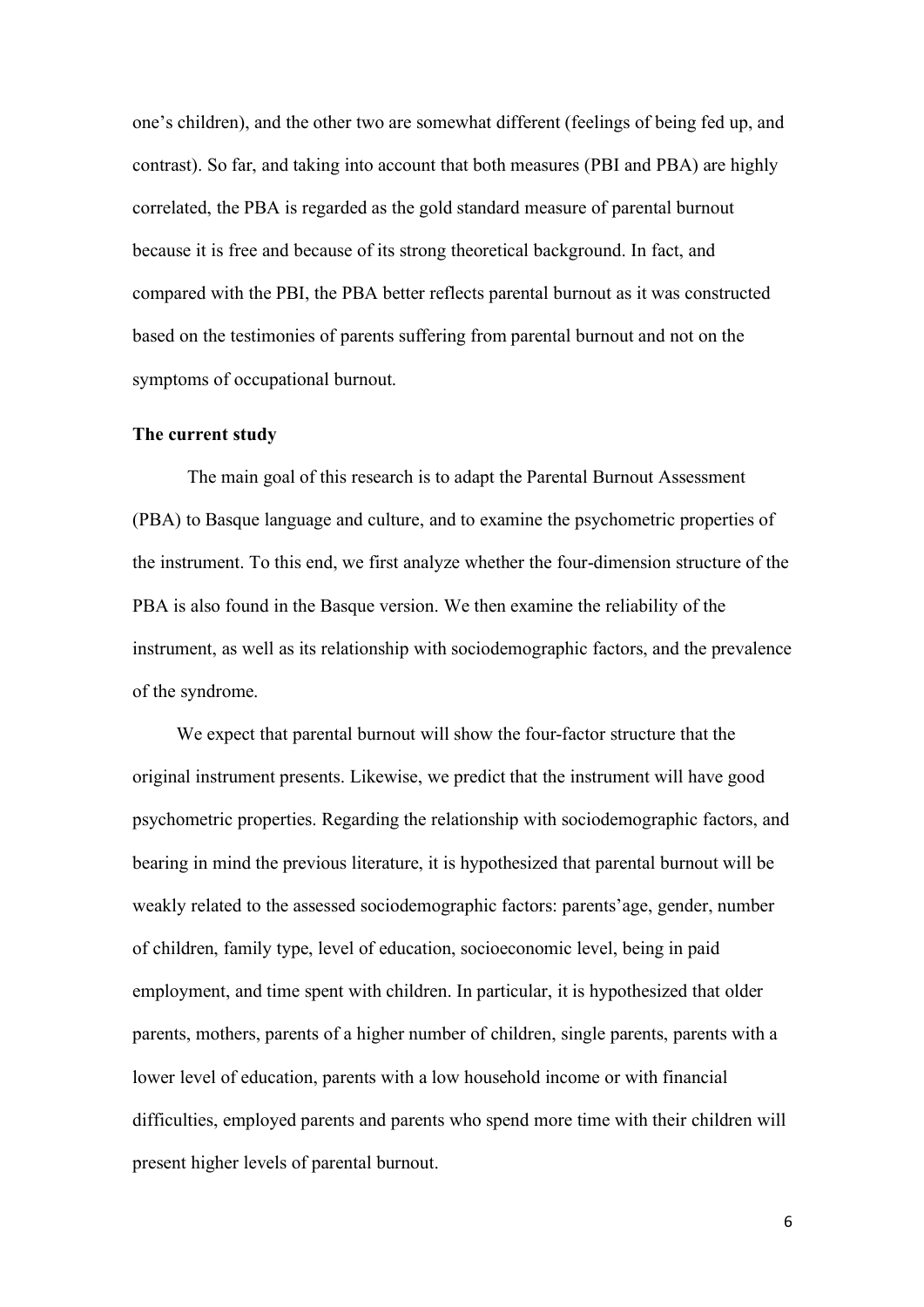#### **Methods**

#### **Sample**

In this descriptive cross-sectional study, we collected data from a convenience sample of 250 Basque-speaking parents. The following criteria were applied to be included in the study: a) Parents had to be able to read, write and speak Basque; and b) they had to have (at least) one child living at home. Specifically, our study sample consisted of 134 women and 116 men (53.6% and 46.4% respectively) with ages ranging from 27 to 60 years (mean age 41.95  $(\pm 7.46)$ ) for mothers, and from 29 to 61 years (mean age 42.12  $(\pm 7.59)$ ) for fathers. Overall, the participants had between 1 to 4 children living with them at home at the time of the study. The majority of the sample, specifically 87.9%, comes from the "two-parent" family type (one husband, one wife and at least one biological child), 7.3% were single parents, 2.0% step families and 2.8% other types of family. Regarding their socioeconomic level, the large majority self reported to be from medium income level neighborhoods (79.6%), and to be in paid employment (94.8%).

## **Measures**

**Sociodemographic/descriptive information.** We gathered information about participants' age, gender, number of children, family type, level of education, socioeconomic level, being in paid employment, and time spent with children.

**Parental Burnout Assessment** (PBA; Roskam, Brianda, & Mikolajczak, 2018). The PBA is a 23-item self-report questionnaire, and it consists of four subscales: a) Emotional exhaustion– this refers to exhaustion in one's parental role (i.e. "I'm so tired out by my role as a parent that sleeping doesn't seem like enough"); b) Contrast – this refers to contrast with previous parental self (i.e. "I tell myself that I'm no longer the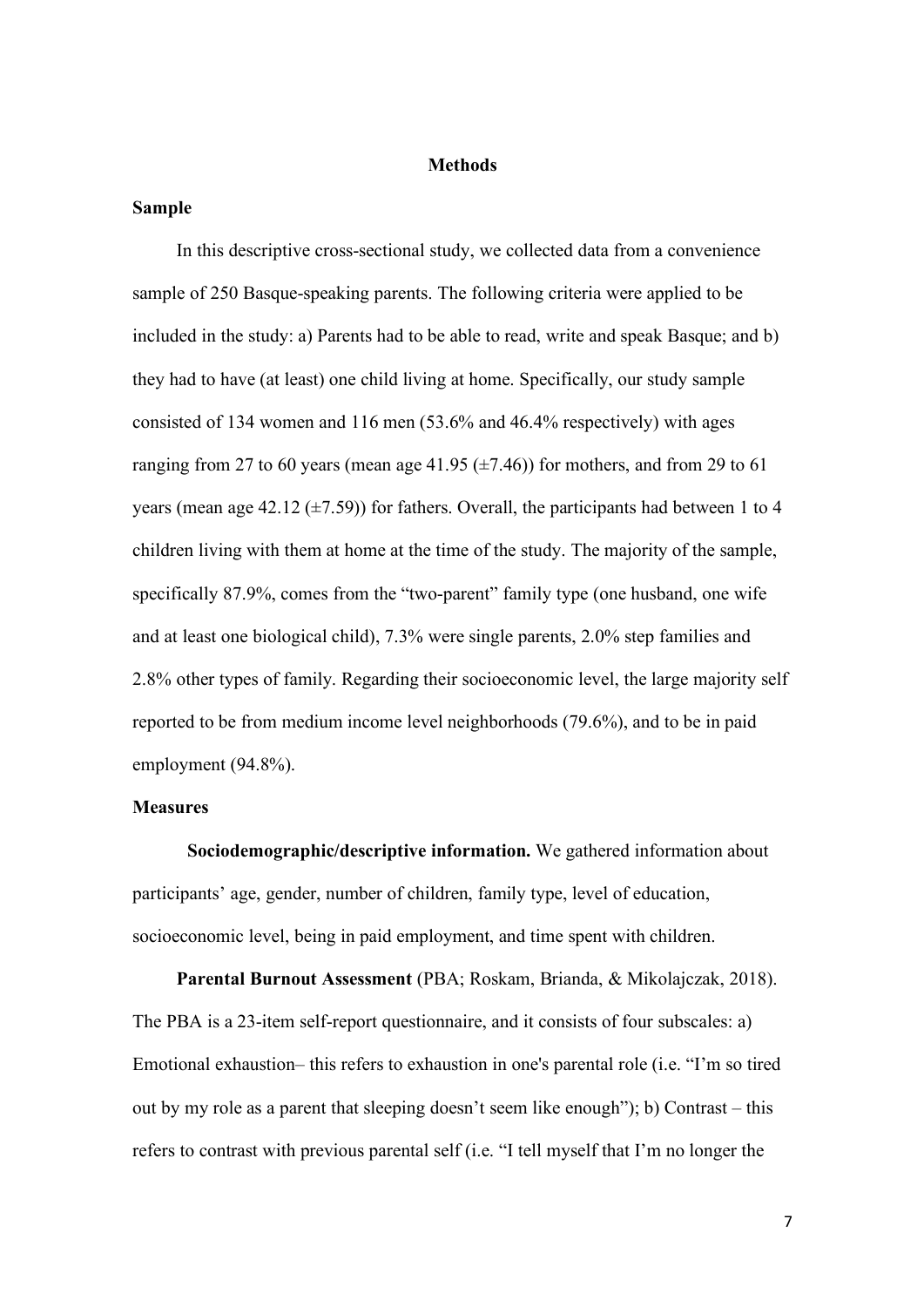parent that I used to be"); c) Feelings of being fed up (i.e. "I can't take being a parent any more"); and d) Emotional Distancing– this refers to the emotional distancing from one's children (i.e. "I'm no longer able to show my child(ren) how much I love them"). The instrument has to be answered on a Likert-type scale from 0 (*never*) to 6 (*every day*). The psychometric properties of the PBA are adequate (Roskam et al., 2018). Specifically, regarding factor structure, the four-factor structure accounted for 66.59% of the variance, and regarding convergent validity the correlations between the subscales of the PBA and the subscales of the Parental Burnout Inventory assessing the same construct were high. Likewise, internal consistency indices were adequate (ranging from .77 to .94). The present study used the Basque version of the PBA (B-PBA), submitting it to validation. The psychometric properties of this version are presented in the Results section of this paper.

## **Procedure**

The present study is part of the International Investigation of Parental Burnout (IIPB), a consortium that brings together 40 countries across the world, led by Isabelle Roskam and Moïra Mikolajczak at *UCLouvain* in Belgium. The current study has been approved by the Institutional Review Board as well as by Ethics Committee at the University of the Basque Country. Parents participating in the study were informed about the study. Before answering the questionnaires, parents gave their written consent which enabled participants to withdraw from the study at any time without having to justify their decision, and they were ensured that data would remain anonymous.

For the recruitment of the participants, schools throughout the Basque Country were contacted. Once these educational centers accepted participation in the project, the directors of the schools sent an email to the parents explaining the project and asking for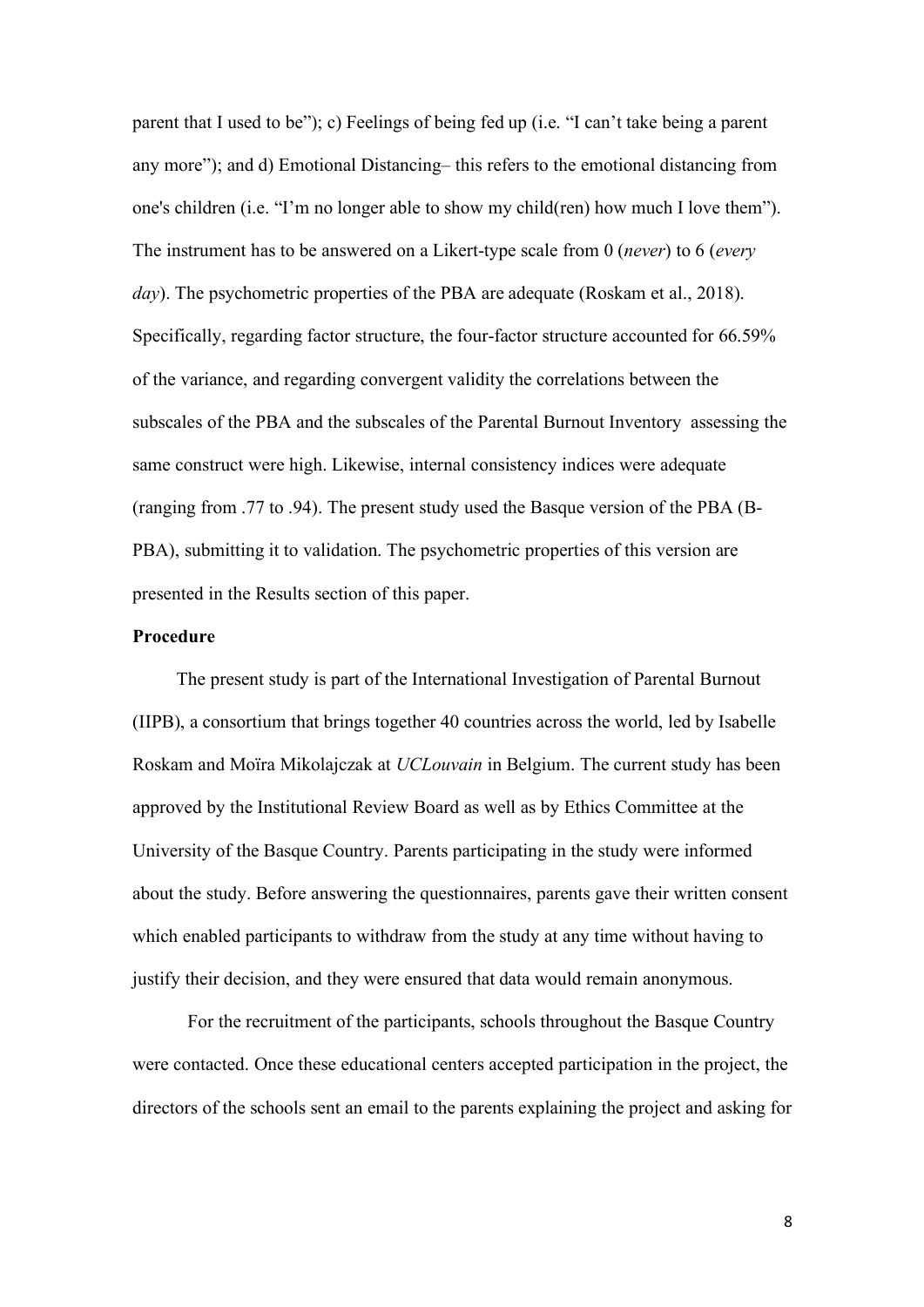their collaboration. The questionnaires were left in the secretary's offices so that parents could take them and return them once completed.

## *Item adaptation*

The PBA was adapted for a Basque-speaking population following the accepted standards of the scientific community (Balluerka, Gorostiaga, Alonso-Arbiol, & Haranburu, 2007). Those standards recommend translating the items from the original language using a back-translation design. In this particular case, the translation and back-translation were carried out from/to English (and not French, the original language of the instrument). However, French and English versions of the PBA are equivalent. The translation procedure was performed in 6 stages (see Figure 1).

#### *Insert Figure 1 here.*

First, two people, a psychologist who was fluent in English and Basque, and a person with high expertise in both languages, translated every item on the English version into Basque independently. Second, the two translations were compared and the two people discussed them until they agreed upon a version in Basque. Third, this resulting version was then back-translated from Basque into English independently by two other people, a bilingual psychologist, and a person who was fluent in both languages. Fourth, those two people reached a consensus about the back translated version. Fifth, the four psychologists compared the original and the back-translated versions to see if there were any non-equivalencies in meaning, making changes to the Basque version of the PBA where appropriate. Sixth, in order to guarantee the equivalence of the Basque version and the original PBA version, the last version of the Basque PBA was translated into English and sent to Dr Mikolajczak, one of the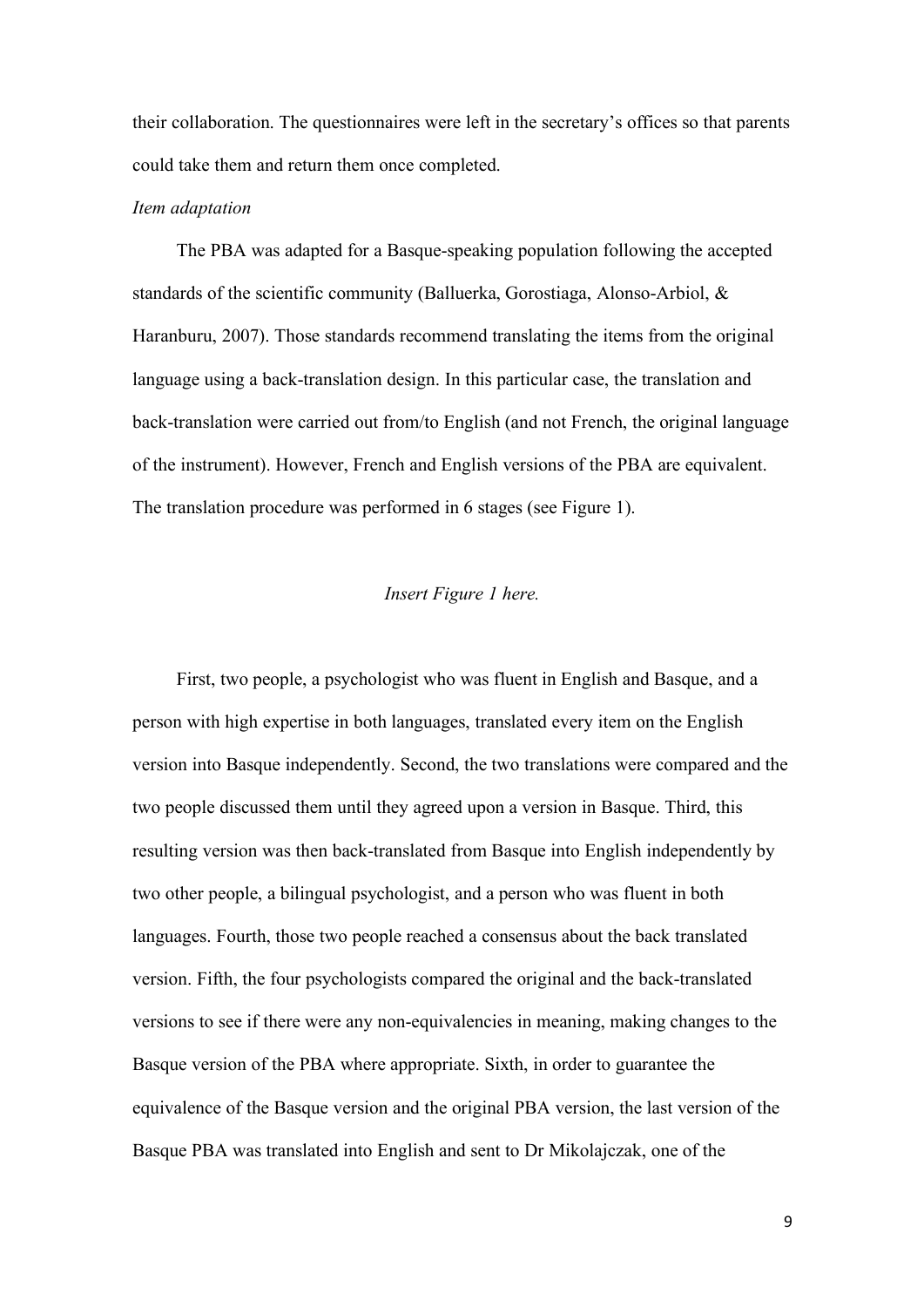coauthors of the original version of the PBA who, after some minor changes, gave her approval.

#### *Statistical Analysis*

In order to analyze the dimensionality of the B-PBA, different models of confirmatory factor analysis were carried out using weighted least squares mean and variance adjusted (WLSMV) estimator. The robust weighted least squares estimation procedure was used because even if seven-point Likert scales can be considered as numerical, it is better to use this estimation procedure in the presence of skewness or kurtosis in some of the items. Model fit was examined by means of both incremental (Tucker-Lewis Index (TLI), Comparative Fit Index (CFI)) and absolute (Root Mean Squared Error of Approximation ( $\chi^2$ , RMSEA) fit indices. Since the  $\chi^2$  test is sensitive to sample size, it is usual in applied research to consider other indices when analyzing the goodness of fit (Marsh, Balla, & Hau, 1996; Marsh, Hau, & Wen, 2004). It is considered that CFI and TLI values above 0.90 and 0.95 reflect, respectively, an acceptable and an excellent fit (Hu & Bentler, 1999). In the case of the RMSEA, values below 0.08 and 0.06 indicate, respectively, an acceptable and an adequate fit (Hu & Bentler, 1999). In order to assess the reliability of the instrument in terms of internal consistency we calculated Cronbach's alpha for the global score and for each dimension of the B-PBA. In order to assess the temporal stability of the B-PBA we computed the Pearson correlation coefficient of the global score and of each subscale with an interval of three weeks in a small subset of participants ( $n = 23$ ). Finally, in order to obtain evidence of relationship with other variables we calculated the relations between the B-PBA and sociodemographic characteristics. The analyses were performed using SPSS v24 and Mplus v7.4.

#### **Results**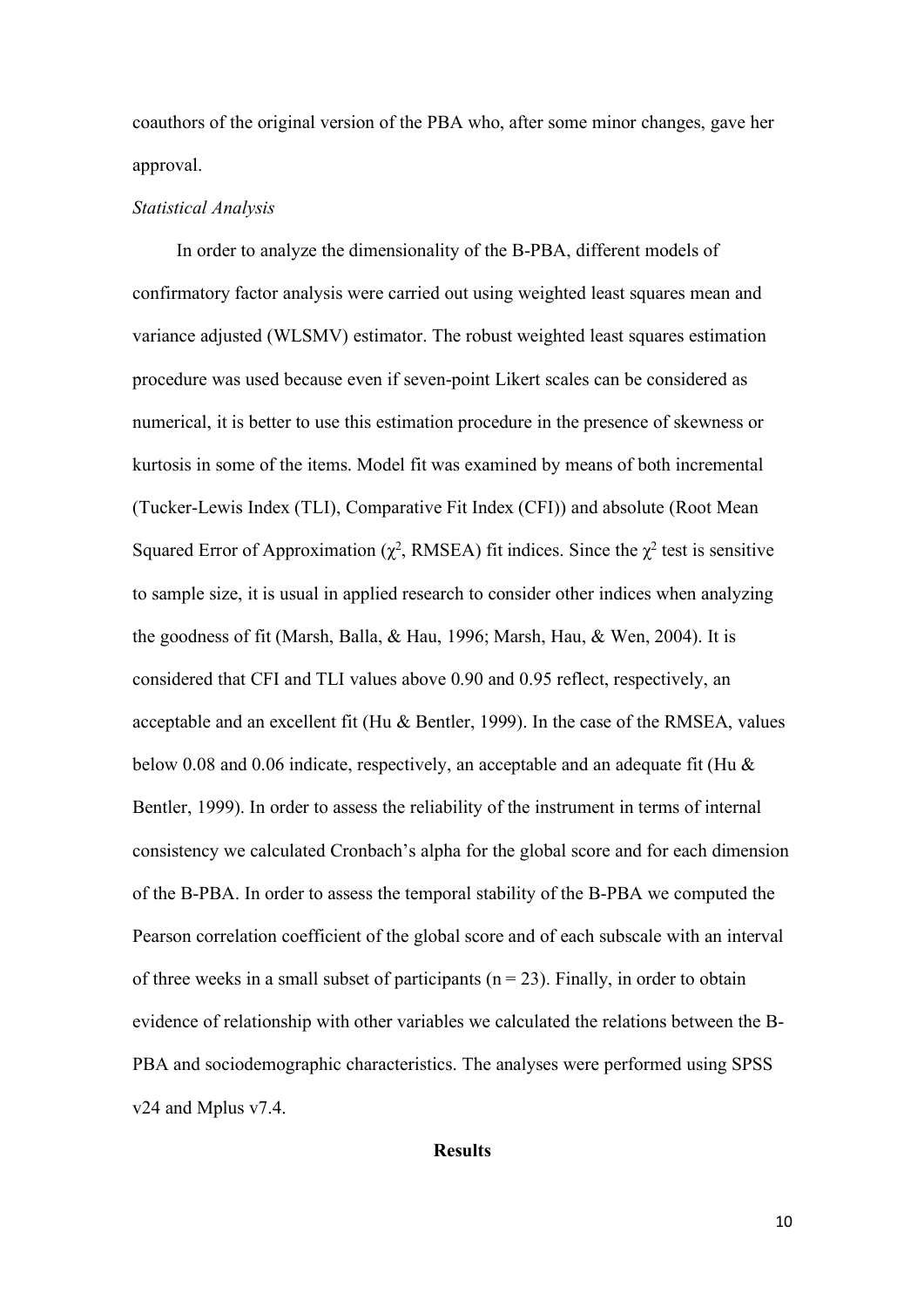#### **Dimensionality**

Based on the fit indices of the analyzed models, M1: unidimensional CFA and M2: 4-factor CFA, it can be concluded that the B-PBA has a 4-factor structure. Specifically, the unidimensional model showed an acceptable fit in terms of CFI and TLI (over .90 in both cases) but a poor fit in terms of RMSEA. On the contrary, the 4 factor model showed a better fit to the data. Thus, even though the chi-square test was statistically significant, meaning that there is some discrepancy between the theoretical model and the data, the other fit measures demonstrated an adequate fit to the data (see Table 1). In addition to the adequate fit indices of the M2 model, loadings for all the items were statistically significant and above .72 (see Table 2 for standardized item loadings). Those results confirm the validity of the four-factor internal structure of the B-PBA. Correlations between the four factors were similar to those obtained in the validation of the original instrument (Roskam et al., 2018). Specifically, Pearson correlation indices were 0.66 (Emotional exhaustion-Contrast), 0.74 (Emotional exhaustion-Feelings of being fed up), 0.90 (Emotional exhaustion-Emotional distancing), 0.87 (Contrast-Feelings of being fed up), 0.87 (Contrast-Emotional distancing), and 0.88 (Feelings of being fed up-Emotional distancing).

*Insert Table 1 here.*

*Insert Table 2 here.*

#### **Reliability and relationships with other variables**

We analyzed the tau-equivalent structure of the four-factor model of the PBA, and the fit was adequate, so we calculated the alpha coefficients to assess the internal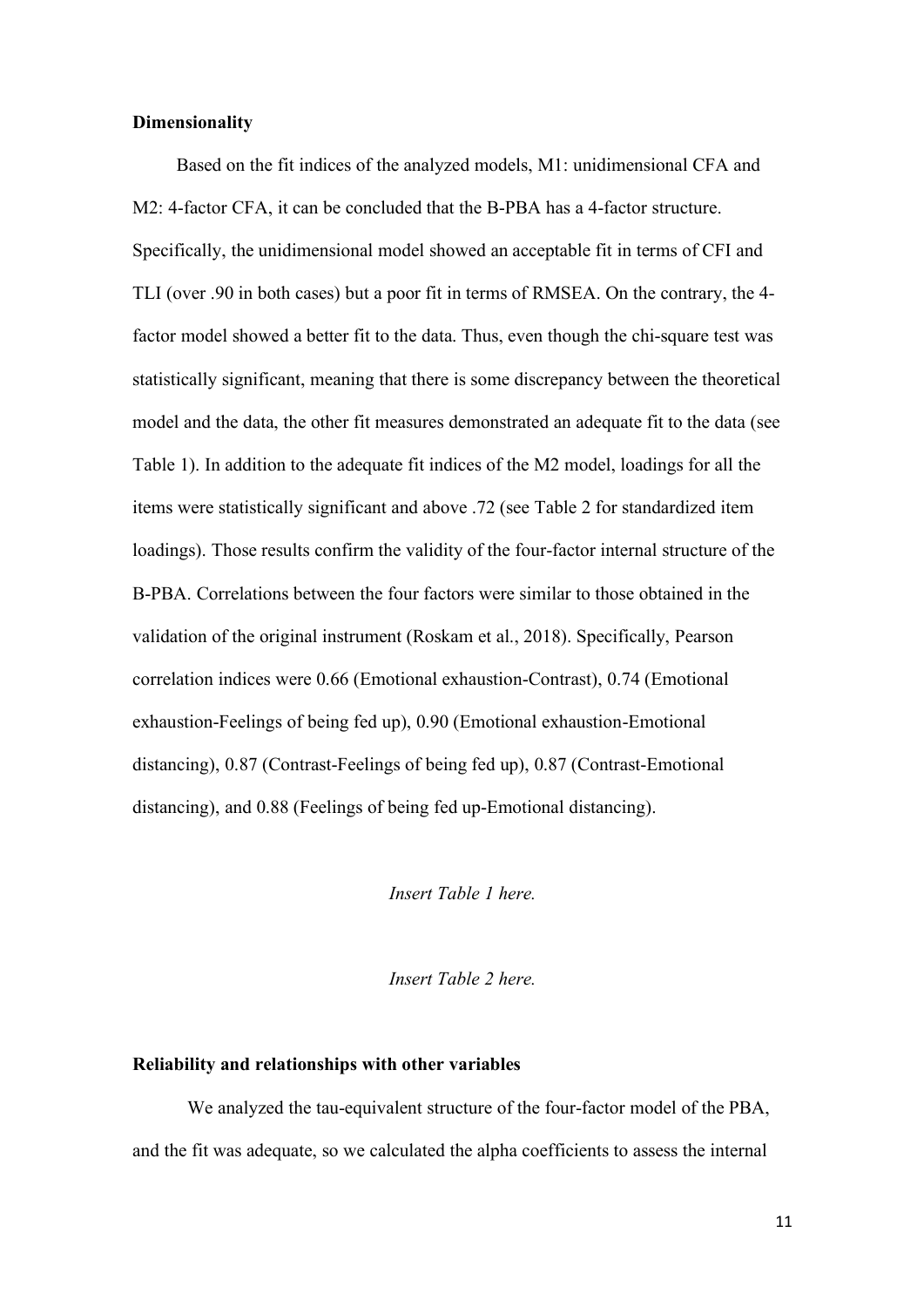consistency of the scale. The Cronbach's alpha coefficients are shown in table 3. The coefficients ranged between .63 and .94, showing that, except in the case of the Emotional Distancing scale, which has a low Cronbach's alpha (.63), the B-PBA has a good internal reliability. In the same vein, interitem correlation indices and item-total score correlation indices were high, indicating a good internal consistency. Additionally, in terms of temporal stability, we can conclude that the B-PBA has a good stability, with correlation coefficients ranging from .92 to .98 for each factor as well as the total score with a time interval of 3 weeks.

## *Insert Table 3 here.*

Finally, the global score and the subscales of the PBA have few relationships with sociodemographic factors. Likewise, the correlations between PBA and its subscales with age, number of children, level of education and time spent with children were small  $(r < .30$  in all cases, see Table 4 for further details). The differences according to socioeconomic level, being in paid employment or not, and family type could not be computed due to the distribution of the sample (nearly all the sample was from a medium socioeconomic level, in paid employment, and from a "two-parent" family). Finally, comparing parental burnout by gender, results have shown that gender is significantly related with PBA. Specifically, women have higher scores than men in all the subscales of the PBA and in the global score (see table 5).

## *Insert Table 4 here.*

*Insert Table 5 here.*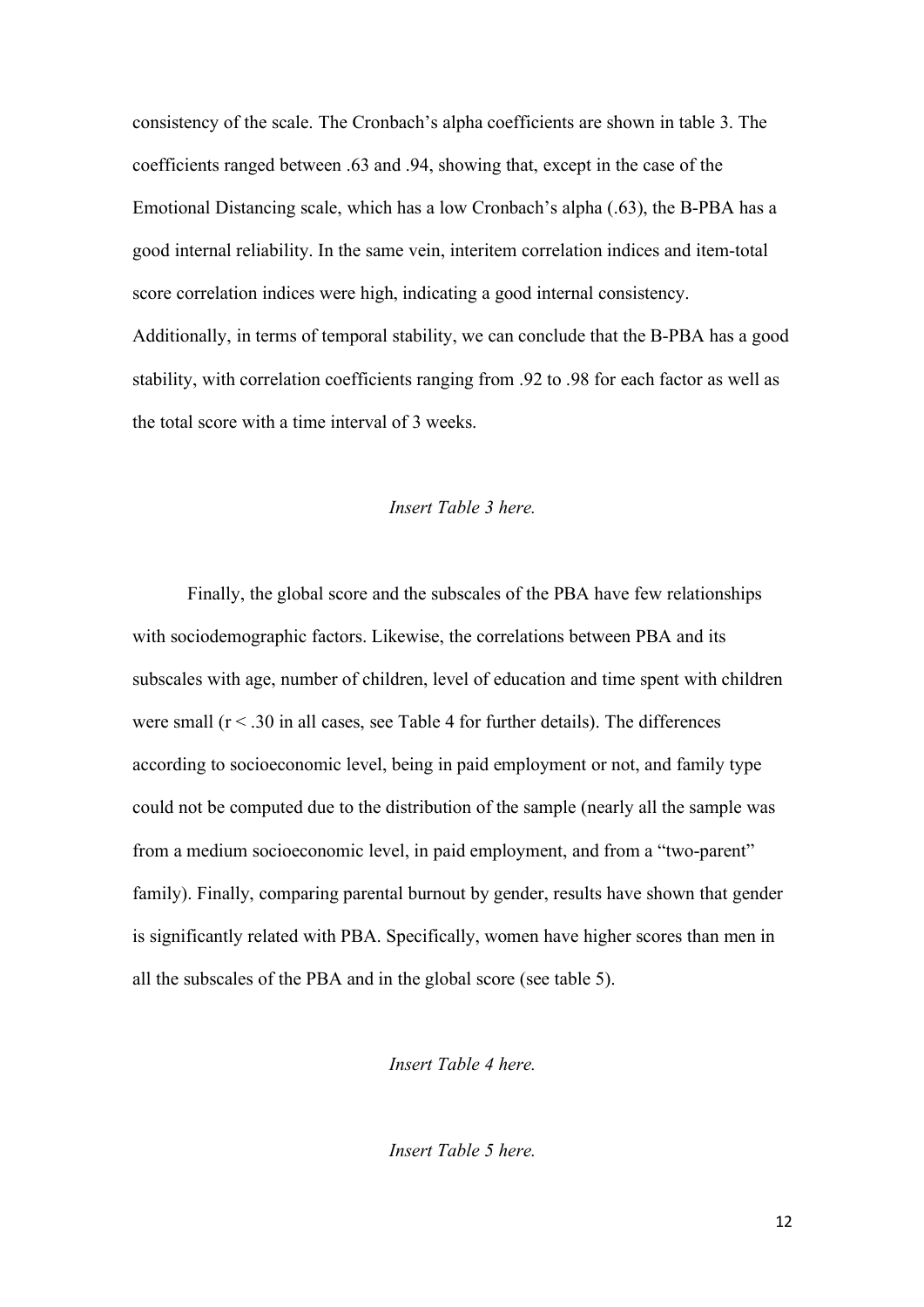#### **Prevalence of Parental Burnout**

Finally, we estimated the prevalence of parental burnout assessed with the Basque adaptation of the PBA. Based on the response scale of the instrument (Likert 0 to 6 for each item, a total of 23 items, a total score ranging from 0 to 138), and considering scores over 92 as experiencing parental burnout symptoms at least once a week, 0.4% of the parents (0.7 % of the mothers and 0.0% of the fathers) can be considered to experience parental burnout.

## **Discussion**

The B-PBA is a questionnaire that assesses parental burnout by evaluating four dimensions. In this article we have examined (a) the factorial validity of the B-PBA, (b) the internal consistency of the global scale and the four dimensions, (c) the test-retest reliability, (d) the relationship between parental burnout and sociodemographic variables, and (e) the prevalence of the syndrome.

Regarding the factorial validity of the B-PBA, the Basque validation supports the original four-factor structure (Roskam et al. 2018)as it measures the same 4 factors assessed by the PBA: exhaustion in one's parental role, contrast with previous parental self, feelings of being fed up with one's parental role and emotional distancing from one's children. Thus, our first hypothesis has been confirmed.

The B-PBA has shown good psychometric properties confirming our second hypothesis. In fact, Cronbach's alphas are adequate in the global measure as well as in the four dimensions. The dimension with the lowest internal reliability is Emotional Distancing, but this can be explained by the fact that it is the dimension with the fewest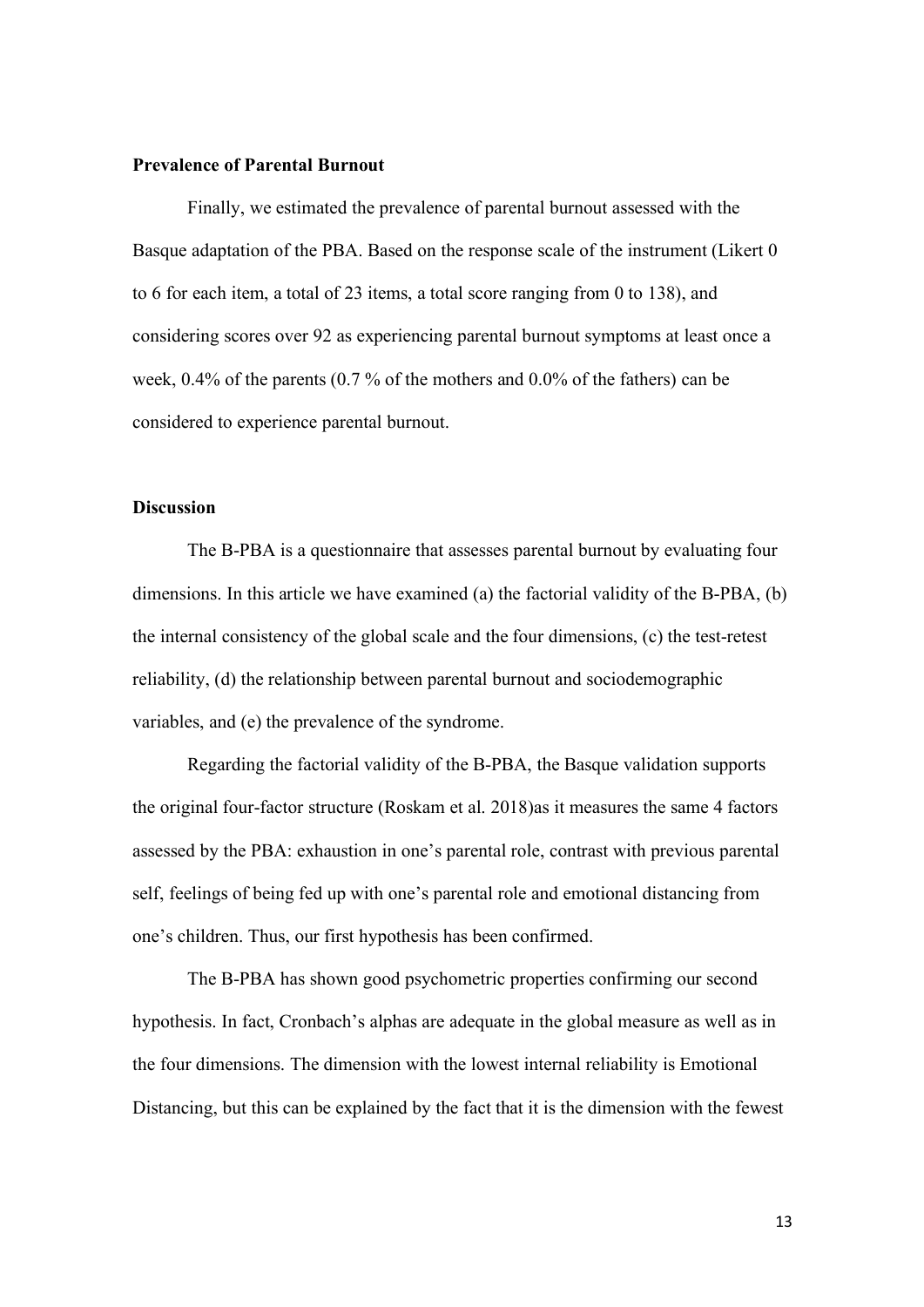items. Moreover, test-retest results show a high temporal stability. Thus, the B-PBA is a valid measure tool to assess parental burnout in Basque parents.

Regarding sociodemographic variables, it was hypothesized that parental burnout would be weakly related to them. This hypothesis has been mainly confirmed as in our sample parental burnout has been weakly related to most of the sociodemographic variables. In particular, results have shown that parental burnout is not significantly related to parents' age, number of children, and time spent with children, showing weak effect sizes between the assessed variables. However, there are significant differences in parental burnout regarding gender. In particular, and in the expected direction, our results have shown that mothers present higher levels of parental burnout in comparison with fathers.

These results are in line with the most recent and relevant study on this topic, as it has shown that mothers suffer more parental burnout compared with fathers (Roskam & Mikolajczak, 2020). Theseresults could be explained by gender roles and parenting expectations of our society. Although still inconclusive (Hildingsson & Thomas, 2014), studies have demonstrated that it is usually women who suffer more from parental stress (Berry & Jones, 1995; Coltrane, 2000; Hildingsson & Thomas, 2014). Traditional family values continue to shape family roles; women do take on the majority of parenting and domestic tasks (Lachance-Grzela & Bouchard, 2010) and men have been found to place a high value on being the primary wage-earners (Townsend, 2002). Thus, mothers have more responsibility and take care of the family/children, and this is possibly the reason why they suffer more parental burnout.

As for the rest of the sociodemographic factors, our results are in line with other studies that reported a weak relationship between parental burnout and parents' age (Le Vigouroux & Scola, 2018; Mikolajczak, Raes, et al. 2018), number of children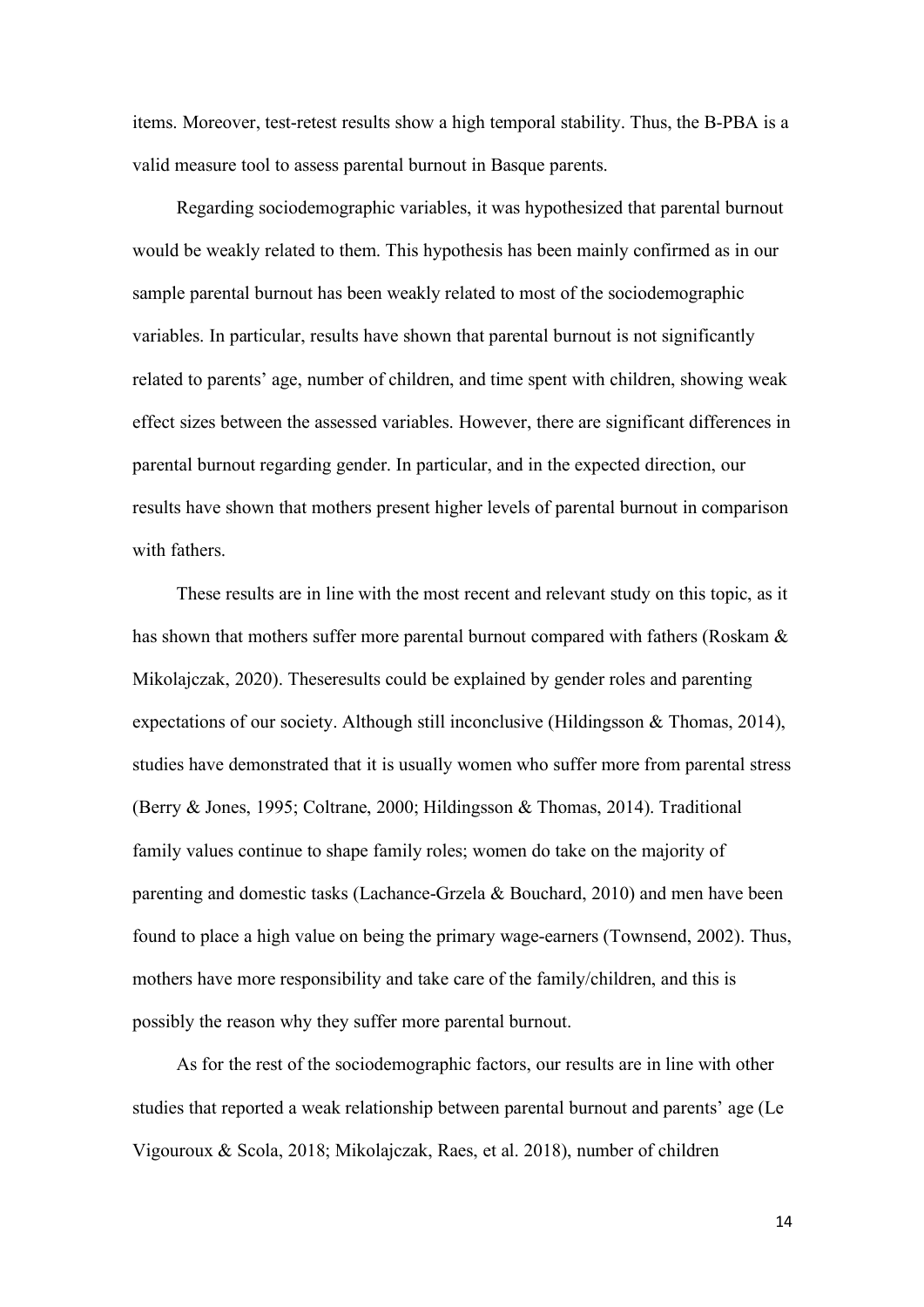(Mikolajczak, Raes, et al. 2018; Roskam et al. 2018), and work regimen (Mikolajczak et al. 2018). On the contrary, our results are not in line with other studies that have found that the more children in a family, the more emotional distance and parental loss of parental accomplishment (Le Vigouroux  $\&$  Scola, 2018); and with the studies that have demonstrated that maternal burnout was negatively related to being employed, working full time and being a mother living without a coparent (Lebert-Charron, Dorard, Boujut & Wendland, 2018). Regarding the time spent with children, this is the first study evaluating the association between parental burnout and time spent with children. Thus, it is necessary to conduct further studies on this matter.

In respect of the prevalence, the results show that the prevalence in our study was very low (0.4%) compared to the prevalence found in French- and English-speaking countries (Roskam et al., 2018; Roskam et al., 2017).The low prevalence of parental burnout found in our study could be explained by sampling bias in the recruitment procedure. In fact, the instruments were completed by those parents who deliberately turned out to the secretary's offices suggesting a high motivation and availability of the parents, factors that could be negatively related to parental burnout. Likewise, the low prevalence of parental burnout in the Basque Country could be explained by cultural factors. Although located in Europe, the Basque Country is a quite collectivist culture. In this sense, one's community and the sense of belonging to it is important. It is common in the Basque culture that different generations of family co-habit or keep a very close relationship. In fact, grandparents currently play a very important role in child-rearing and parents often rely on them when they are not able to be with their children (especially as a result of work commitments). Parents have a broader social network making parenting a more shared process, and thus, the risk for parental burnout is lower.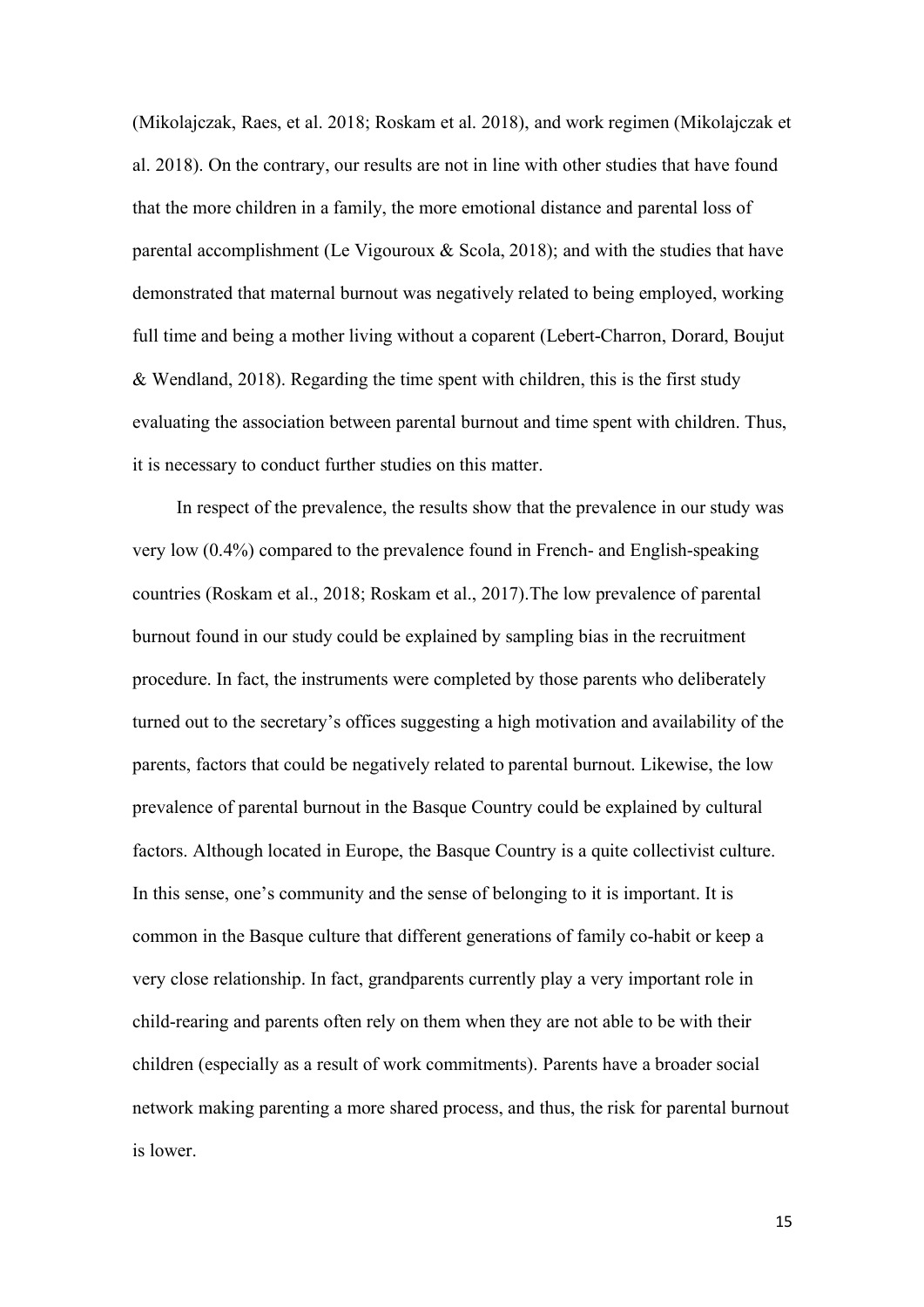Regarding the relevance of studying the parental burnout construct in our context, it should be mentioned that in the Basque Country there are more than 740,000 families (EUSTAT, 2004). Bearing in mind that parental burnout is related to addictions and sleep problems, as well as to conflicts between couples, escape and suicidal ideation, and child neglect and violence (Mikolajczak et al. 2018), it is vital to have an instrument in place to measure and diagnose this syndrome. In fact, this could help in both the prevention and the intervention of parental burnout. Having a tool to assess parental burnout could help to detect parents that are actually suffering or at risk of developing parental burnout, and thus it would be possible to implement actions to stop or reduce the syndrome. This would not only help parents suffering from parental burnout, but also their children, who can be victims of severe consequences like child neglect or aggressiveness (Mikolajczak et al. 2018). In light of the above, it would be necessary to design and implement intervention programs to reduce parental burnout, and thus the physical and psychological consequences derived from this syndrome. As currently both fathers and mothers work both inside and out of the home, parental burnout will become an increasingly important topic to take into consideration (Van Bakel et al. 2018). Thus, it is necessary to take action on this matter. In this regard, a recent study has already been designed, implemented and evaluated showing to be effective to reduce parental burnout (Brianda, Roskam, Gross, Franssen, Kapala, Gérard, & Mikolajczak, 2020).

Like other studies, however, this study presents some limitations. First, the current study is a cross-sectional study. Thus, it is not possible to make cause-effect conclusions. Second, it should be noted that convergent validity has not been examined because we did not have instruments that were validated for Basque to measure the psychological variables that have been studied in similar studies. For this reason, future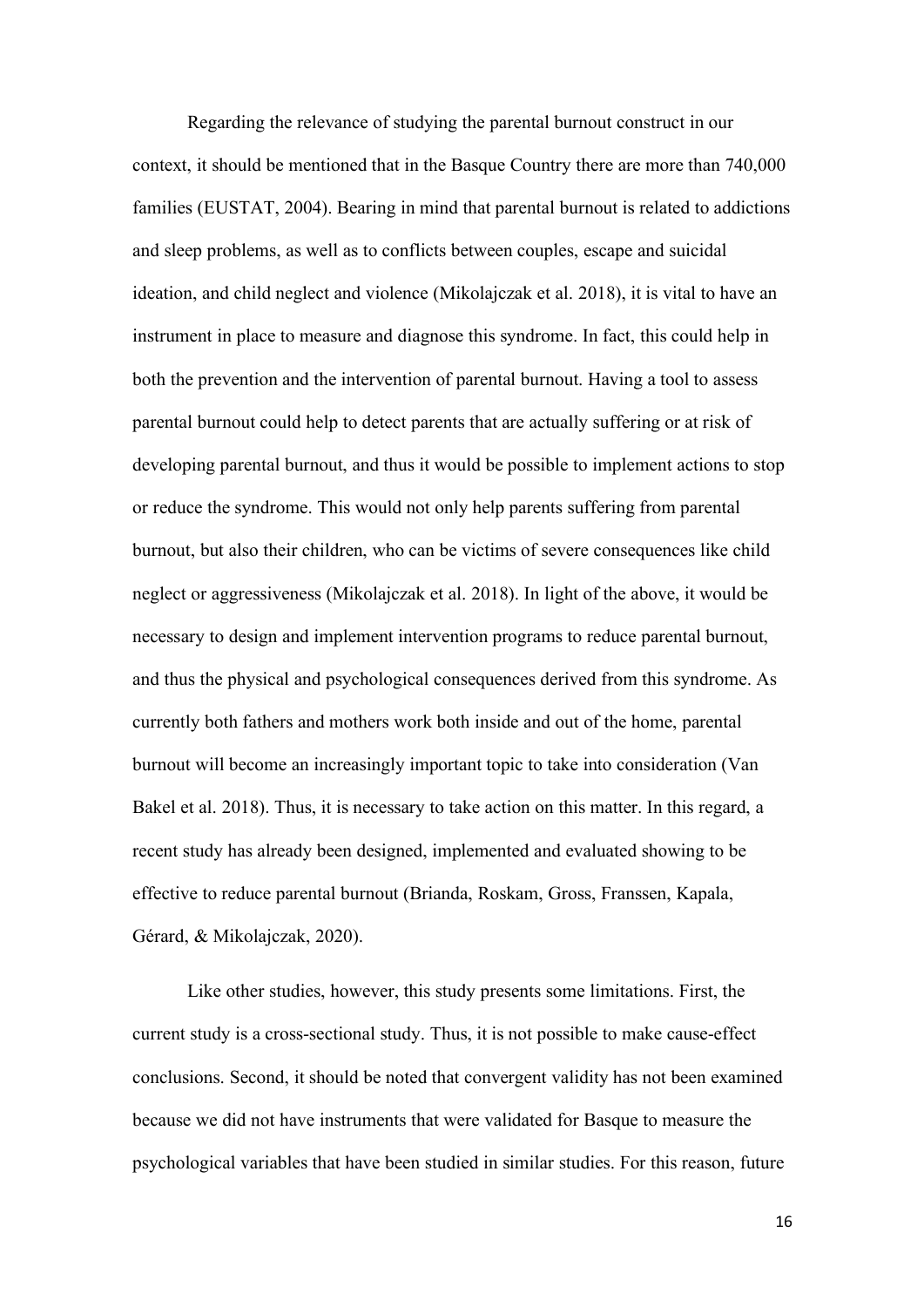studies should be conducted to assess the relationship between parental burnout and other psychological variables like personality or resilience, using instruments that have already been validated for Basque. Third, as parental burnout is a "negative" variable and parents may have wanted to give a good image, social desirability may have had an effect on the results. It would be interesting to control social desirability in future studies. Fourth, the sample is small and it has not been possible to have a minimum representation in variables such as family type (the majority of the parents had a twoparent family), socioeconomic level (nearly all the sample was from the medium socioeconomic level) and being in paid employment or not (the vast majority of the participants had a paid job). Thus, more studies are needed to examine these variables.

As future lines of research, it would be beneficial to go deeper into the study of the construct of parental burnout. In particular, it would be useful to have bigger samples to make more comparisons such as parental burnout in different types of families, parental burnout in parents with ill children, etc. Finally, it is primordial to validate the B-PBA using psychological variables to examine convergent validity and to have a proper Basque validation that can be used by Basque professionals.

To conclude, results have shown that the initial validation of the B-PBA is satisfactory. In fact, the B-PBA has shown to be a valid instrument to assess parental burnout as it measures the four factors that assess the PBA, showing good psychometric properties. Future studies should use validated instruments that measure psychological variables in order to examine convergent validity and validate the B-PBA, as well as to confirm the relationship between parental burnout and sociodemographic variables, and examine the prevalence of parental burnout in bigger samples.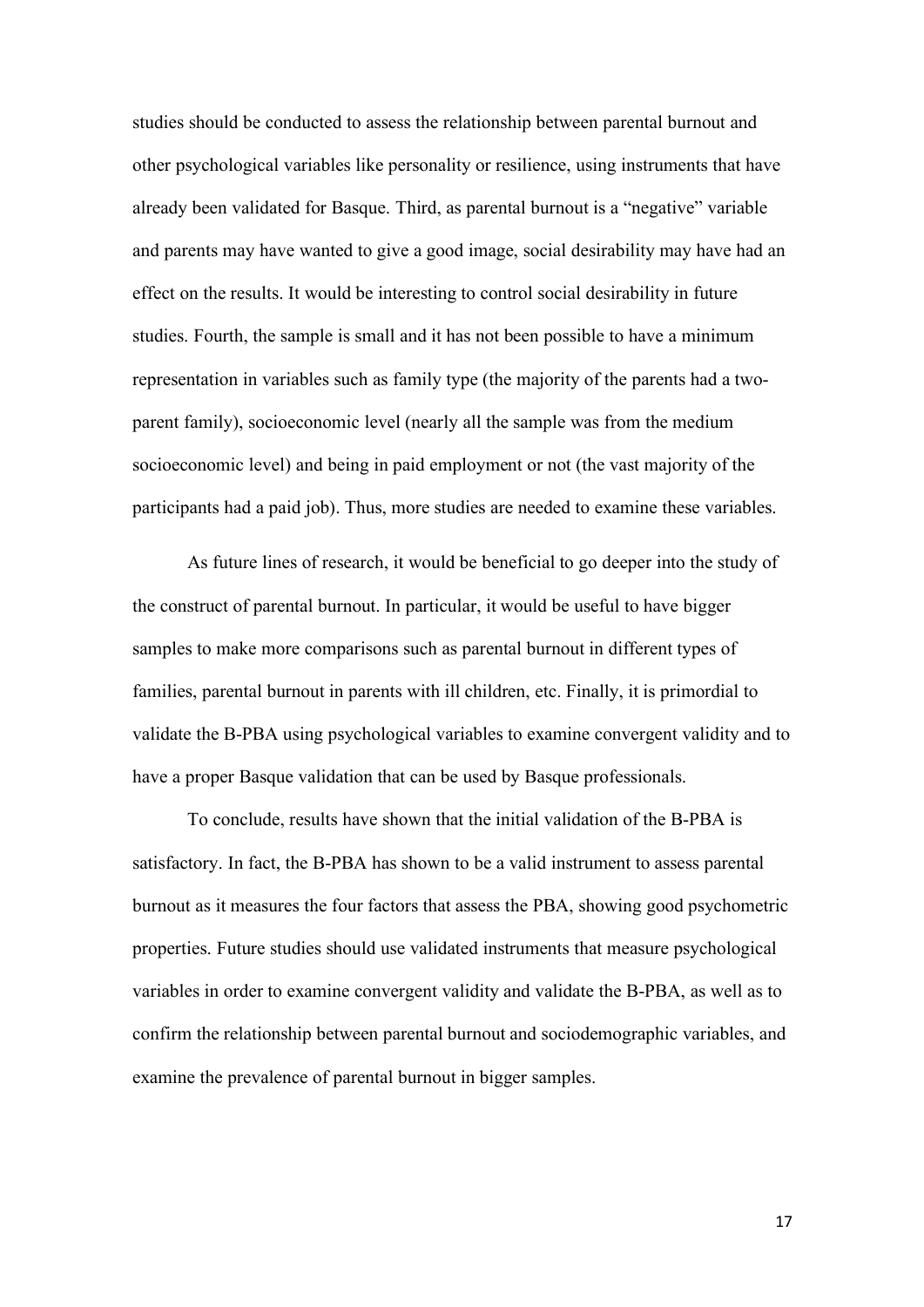## **Compliance with Ethical Standards:**

Conflict of Interest: Author 1 and Author 2 declare having no conflict of interest. Ethical approval: All procedures performed in studies involving human participants were in accordance with the ethical standards of the institutional and/or national research committee and with the 1964 Helsinki declaration and its later amendments or comparable ethical standards.

Informed consent: Informed consent was obtained from all individual participants included in the study.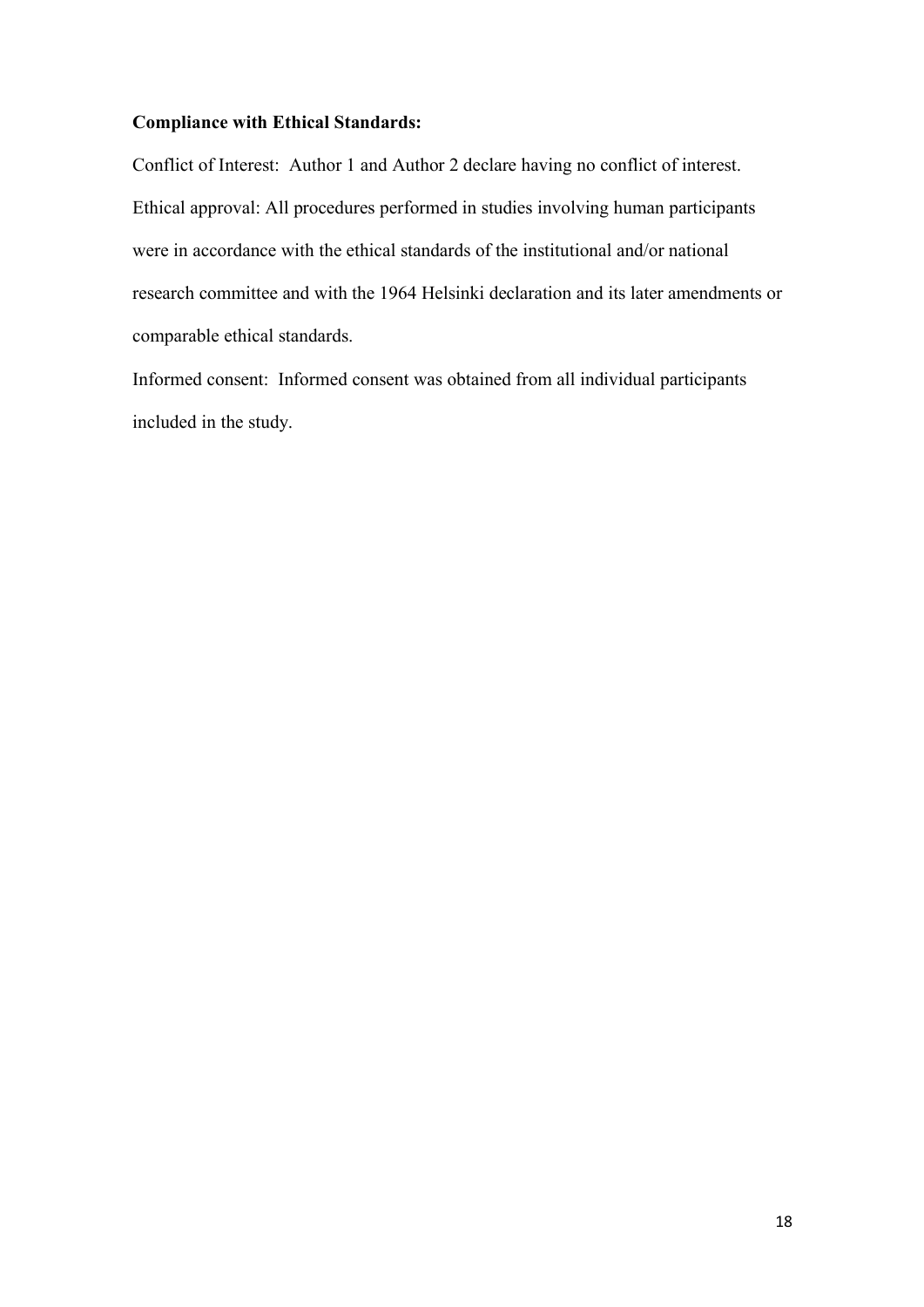#### **References**

- Bakker, A. B., & Demerouti, E. (2007). The Job Demands-Resources model: state of the art. *Journal of Managerial Psychology, 22*, 309-328. doi:10.1108/02683940710733115
- Balluerka, N., Gorostiaga, A., Alonso-Arbiol, I., & Haranburu, M. (2007). La adaptación de instrumentos de medida de unas culturas a otras: Una perspectiva práctica [Test adaptation to other cultures: A practical approach]. *Psicothema,19*, 124-133.
- Berry, J. O., & Jones, W. H. (1995). The Parental Stress Scale: Initial psychometric evidence. *Journal of Social and Personal Relationships*, *12*, 463-472.
- Brianda, M, E., Roskam, I., Gross, J. J., Franssen, A., Kapala, F., Gérard, F., & Mikolajczak, M. (2020). Treating Parental Burnout: Impact of Two Treatment Modalities on Burnout Symptoms, Emotions, Hair Cortisol, and Parental Neglect and Violence. *Psychotherapy and Psychosomatics*. doi:10.1159/000506354
- Coltrane, S. (2000). Research on household labor: Modeling and measuring the social embeddedness of routine family work. *Journal of Mar-riage and Family, 62*, 1208-1233.
- Deater-deckard, K. (2014). *Parenting Stress*. Yale: University Press.
- EUSTAT (2004). Familias por ámbitos territoriales, tipo y tamaño medio. Downloaded from

http://www.eustat.eus/elementos/ele0000000/Familias\_por\_ambitos\_territoriales\_ti po\_y\_tamano\_medio/tbl0000034\_c.html

Hildingsson, I., & Thomas, J. (2014). Parental stress in mothers and fathers one year after birth. *Journal of Reproductive and Infant Psychology, 32*, 41–56, doi:10.1080/02646838.2013.840882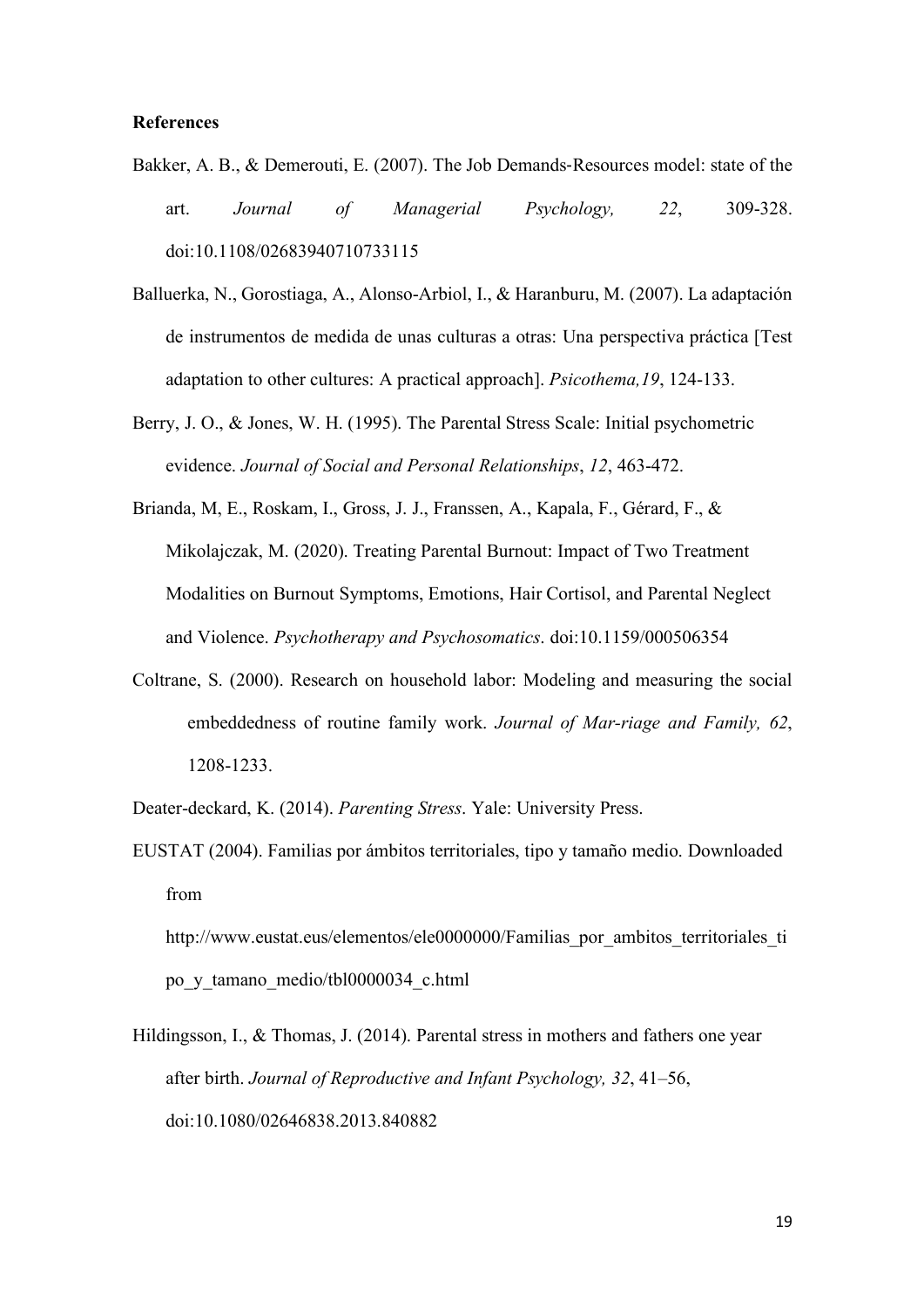- Hu, L. T., & Bentler, P. M. (1999). Cutoff criteria for fit indexes in covariance structure analysis: Conventional criteria versus new alternatives. *Structural Equation Modeling, 6,* 1–55. doi:10.1080/10705519909540118.
- Kawamoto, T., Furutani, K., & Alimardani, M. (2018).Preliminary validation of Japanese version of the Parental Burnout Inventory and its relationship with perfectionism.*Frontiers in Psychology, 9*:970. doi:10.3389/fpsyg.2018.00970
- Lachance-Grzela, M., & Bouchard, G. (2010). Why do women do the lion's share of housework? A decade of research. *Sex Roles, 63*, 767–780. doi:10.1007/s11199- 010-9797-z.
- Le Vigouroux, S. & Scola, C. (2018). Differences in parental burnout: influence of demographic factors and personality of parents and children. *Frontiers in Psychology, 9*:887. doi:10.3389/fpsyg.2018.00887
- Le Vigouroux, S., Scola, C., Raes, M. E., Mikolajczak, M., & Roskam, I. (2017). The big five personality traits and parental burnout: Protective and risk factors. *Personality and Individual Differences, 19*, 216-219. doi.org/10.1016/j.paid.2017.07.023
- Lebert-Charron, A, Dorard, G., Boujut, E., & Wendland, J. (2018). Maternal burnout syndrome: contextual and psychological associated factors. *Frontiers in Psychology, 9*:885. doi:10.3389%2Ffpsyg.2018.00885
- Marsh, H. W., Balla, J. R., & Hau, K. T. (1996). An evaluation of incremental fit indexes: A clarification of mathematical and empirical properties. In: Marcoulides, G. A., Schumacker, R. E. (Eds.). *Advanced structural equation modeling techniques,*Mahwah, NJ: Erlbaum, pp. 315–353.
- Marsh, H. W., Hau, K. T., & Wen, Z. (2004). In search of golden rules: Comment on hypothesis testing approaches to setting cutoff values for fit indexes and dangers in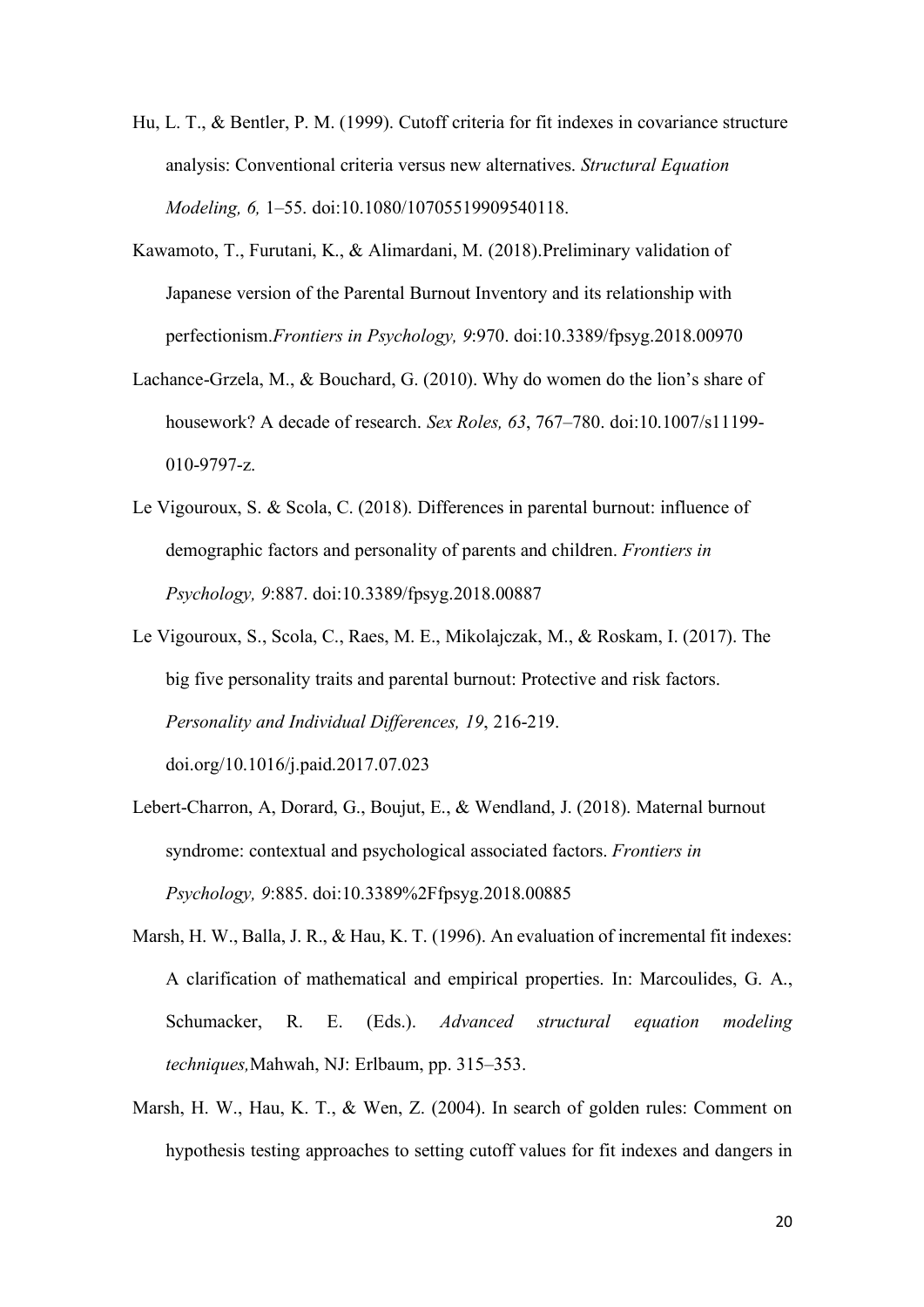overgeneralising Hu & Bentler's (1999) findings*. Structural Equation Modeling 11*, 320–341. doi:10.1207/s15328007sem1103\_2.

- Maslach, C., Jackson, S. E., & Leiter, M. P. (1986). *Maslach Burnout Inventory*. Palo Alto: Consulting Psychology Press.
- Melamed, S., Kushnir, T., & Shirom, A. (1992). Burnout and risk factors for cardiovascular diseases. *Behavioral Medicine, 18*, 53-60. doi:10.1080/08964289.1992.9935172
- Mikolajczak, M., Brianda, M. E., Avalosse, H., & Roskam, I. (2018). Consequences of parental burnout: Its specific effect on child neglect and violence. *Child Abuse & Neglect, 80*, 134-145. doi:10.1016/j.chiabu.2018.03.025
- Mikolajczak, M., Gross, J. J., & Roskam, I. (2019). Parental Burnout: What Is It, and Why Does It Matter? *Clinical Psychological Science, 7*(6), 1319–1329. doi:10.1177/2167702619858430
- Mikolajczak, M., Gross, J., Stinglhamber, F., Norberg, A., & Roskam, I. (2020). Is parental burnout distinct from job burnout and depressive symptomatology? *Clinical Psychological Science, 8*(4), 673-689.
- Mikolajczak, M., Raes, M. E., Avalosse, H., & Roskam, I. (2018). Exhausted parents: sociodemographic, child-related, parent-related, parenting and family-functioning correlates of parental burnout. *Journal of Child and Family Studies, 27*, 602–614.
- Mikolajczak, M. & Roskam, I. (2018). A theoretical and clinical framework for parental burnout: the Balance Between Risks and Resources (BR2). *Frontiers in Psychology, 9*:886. doi:10.3389/fpsyg.2018.00886
- Nomaguchi, K. M., & Milkie, M. A. (2003). Costs and rewards of children: the effects of becoming a parent on adults' lives. *Journal of Marriage and Family, 65*, 356– 374.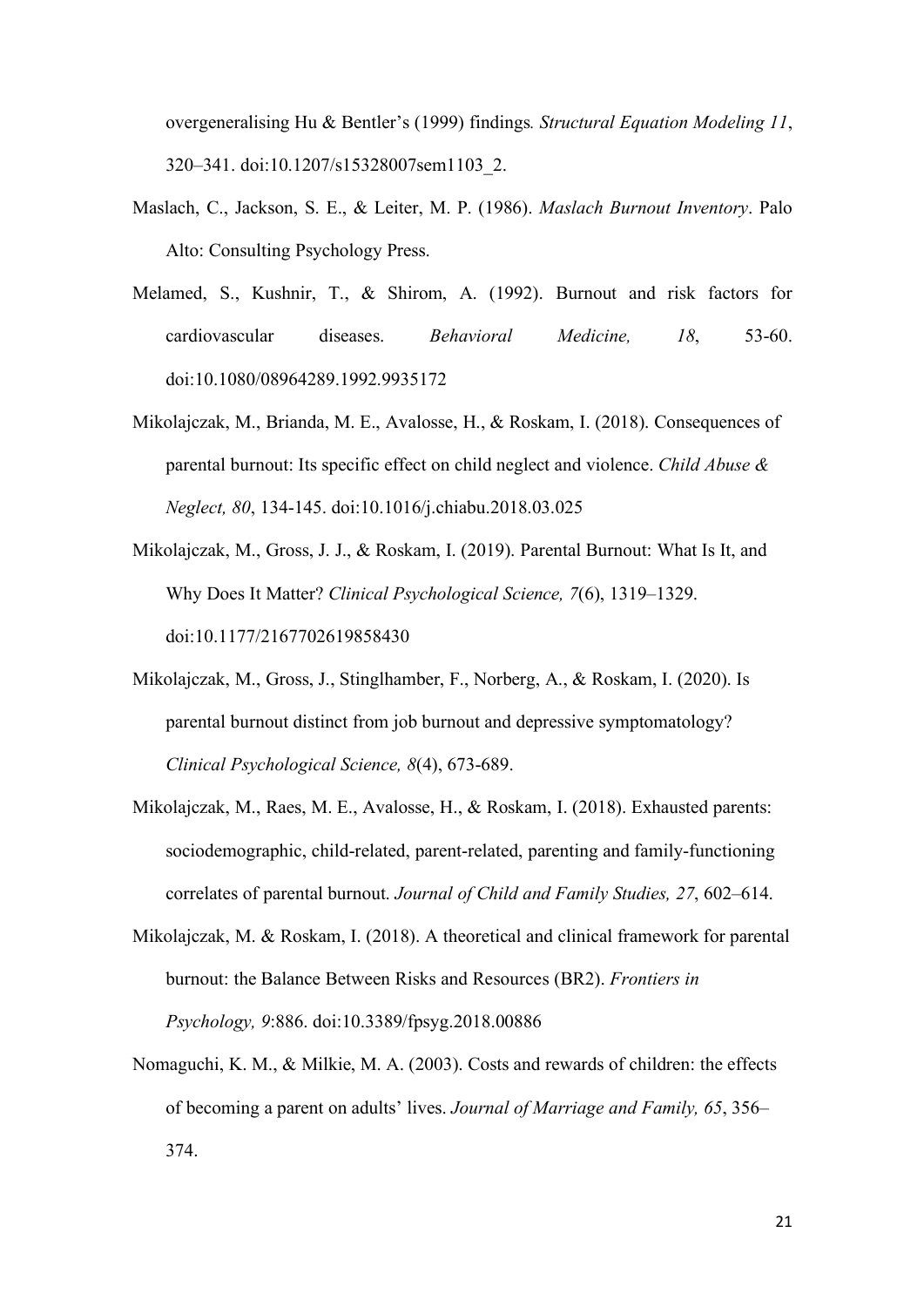- Norberg, A. L. (2007). Burnout in mothers and fathers of children surviving brain tumour. *Journal of Clinical Psychology in Medical Settings, 14*, 130–137. doi:10.1007/s10880-007-9063-x
- Pelsma, D.M. (1989). Parent burnout: validation of the Maslach burnout inventory with a sample of mothers. *Measurement and Evaluation in Counseling and Development, 22*, 81–87.
- Roskam, I., Brianda, M. E., & Mikolajczak, M. (2018). A step forward in the conceptualization and measurement of parental burnout: the Parental Burnout Assessment (PBA). *Frontiers in Psychology, 9*:758.doi:10.3389/fpsyg.2018.00758
- Roskam, I., & Mikolajczak, M. (2020). Gender Differences in the Nature, the Antecedents, and the Consequences of Parental Burnout. *Sex Roles, 83*, 485–498. doi:10.1007/s11199-020-01121-5
- Roskam, I., Raes, M. E., & Mikolajczak, M. (2017). Exhausted parents: development and preliminary validation of the Parental Burnout Inventory. *Frontiers in Psychology, 8*: 163. doi:10.3389%2Ffpsyg.2017.00163
- Townsend, N. (2002). *The package deal: Marriage, work and fatherhood in men's lives*. Philadelphia, PA: Temple University Press.
- Van Bakel, H. J. A., Van Engen, M. L., & Peters, P. (2018).Validity of the Parental Burnout Inventory among Dutch employees. *Frontiers in Psychology, 9*:697. doi:10.3389/fpsyg.2018.00697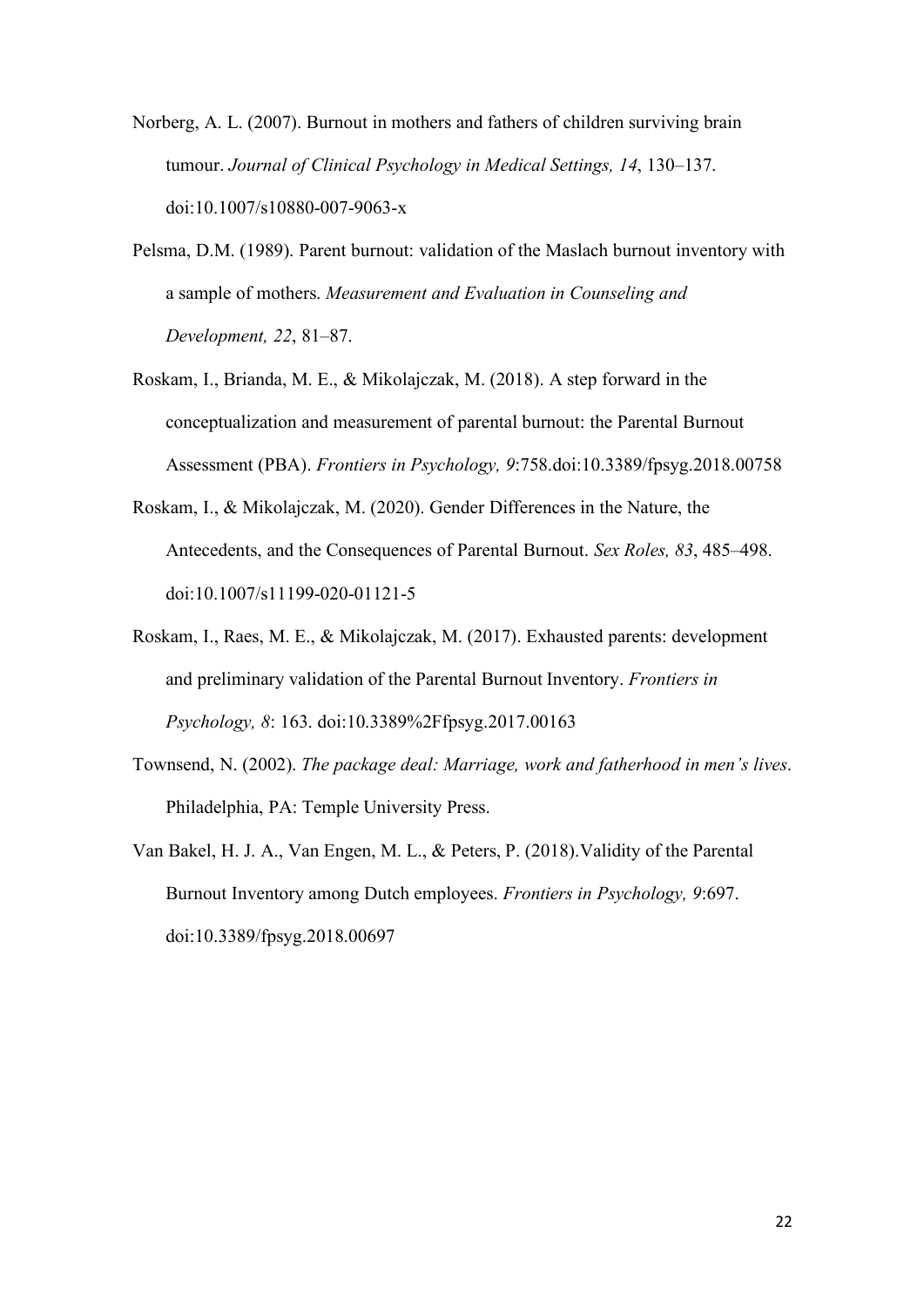| Table 1. Fit indices for the CFA testing the unidimensional and the four-factor models |  |  |  |  |  |
|----------------------------------------------------------------------------------------|--|--|--|--|--|
|----------------------------------------------------------------------------------------|--|--|--|--|--|

| Models                                                            | $\chi^2$ (df) |  | $CFI$ TLI RMSEA (90% CI) |
|-------------------------------------------------------------------|---------------|--|--------------------------|
| M1: CFA 1 dimension 869.511 (230)*** .918 .909 .105 (.098 - .113) |               |  |                          |
| M2: CFA 4 dimension 588.678 (224)*** .953 .947 .081 (.073 - .089) |               |  |                          |

Note: χ<sup>2</sup>: Chi squared; df: degrees of freedom; CFI: comparative fit index; TLI: Tucker-Lewis index; RMSEA: root mean square error of approximation; CI: confidence interval. \*\*\* *p* < .001

Table 2. Standardized factor loadings from the CFA of the four-factor model

| Items                                                                          | F1   | F2   | F3 | F4 |
|--------------------------------------------------------------------------------|------|------|----|----|
| I feel completely run down by my role as a parent.                             | .836 |      |    |    |
| I have the sense that I'm really worn out as a parent.                         | .851 |      |    |    |
| I'm so tired out by my role as a parent that sleeping doesn't seem             |      |      |    |    |
| like enough.                                                                   | .726 |      |    |    |
| When I get up in the morning and have to face another day with                 |      |      |    |    |
| my child(ren), I feel exhausted before I've even started.                      | .833 |      |    |    |
| I find it exhausting just thinking of everything I have to do for              |      |      |    |    |
| my child(ren)                                                                  | .824 |      |    |    |
| I have zero energy for looking after my child(ren)                             | .791 |      |    |    |
| My role as a parent uses up all my resources                                   | .788 |      |    |    |
| I sometimes have the impression that I'm looking after my                      | .722 |      |    |    |
| child(ren) on autopilot                                                        |      |      |    |    |
| I'm in survival mode in my role as a parent                                    | .858 |      |    |    |
| I don't think I'm the good father/mother that I used to be to my<br>child(ren) |      |      |    |    |
|                                                                                |      | .793 |    |    |
| I tell myself that I'm no longer the parent I used to be                       |      | .792 |    |    |
| I'm ashamed of the parent that I've become                                     |      | .805 |    |    |
| I'm no longer proud of myself as a parent                                      |      | .808 |    |    |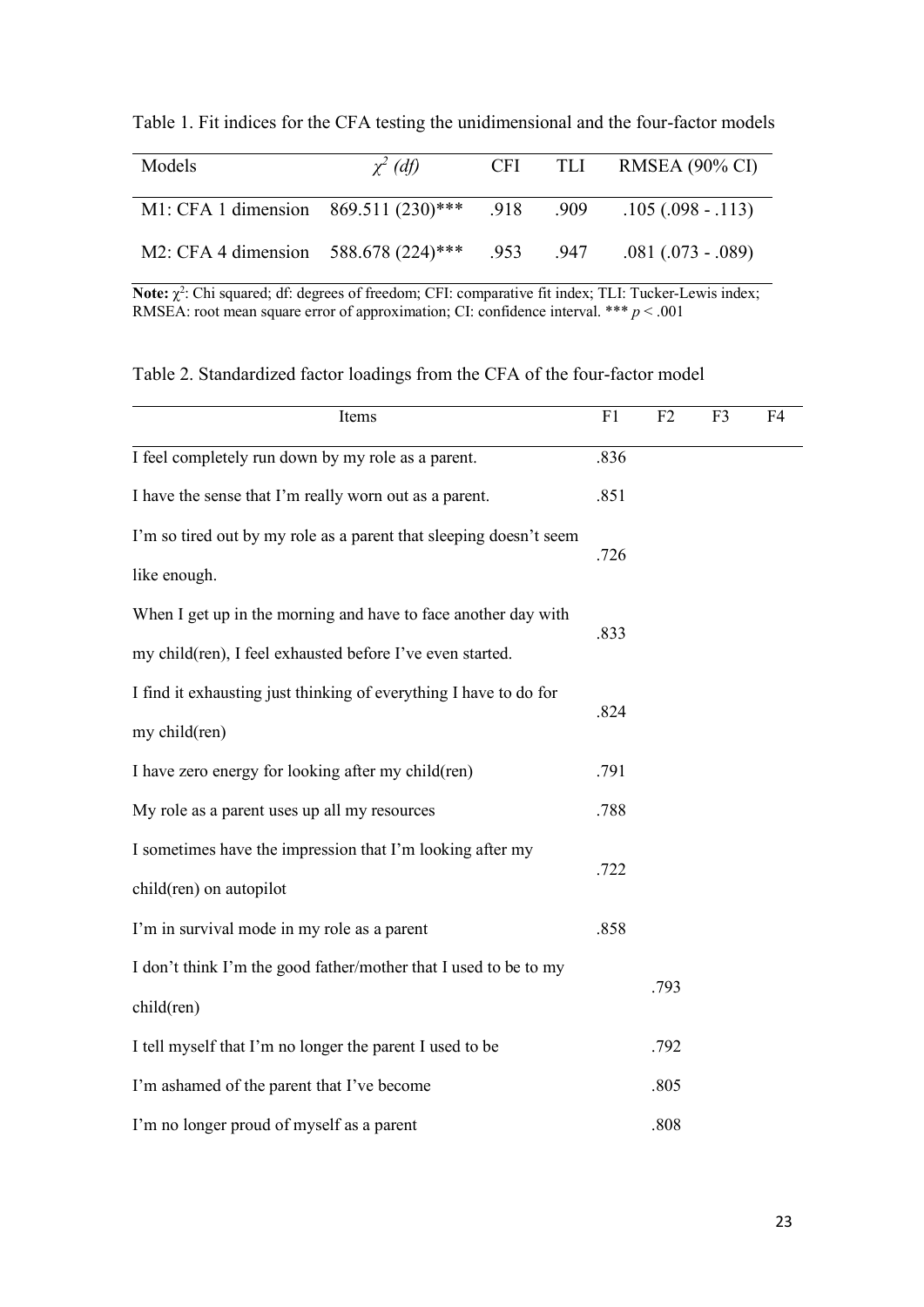| I have the impression that I'm not myself any more when I'm                | .724 |      |      |
|----------------------------------------------------------------------------|------|------|------|
| interacting with my child(ren)                                             |      |      |      |
| I feel as though I've lost my direction as a dad/mum                       | .784 |      |      |
| I can't stand my role as father/mother any more                            |      | .891 |      |
| I can't take being a parent any more                                       |      | .974 |      |
| I feel like I can't take any more as a parent                              |      | .849 |      |
| I feel like I can't cope as a parent                                       |      | .774 |      |
| I don't enjoy being with my child(ren)                                     |      | .808 |      |
| I do what I'm supposed to do for my child(ren), but nothing                |      |      | .762 |
| more                                                                       |      |      |      |
| Outside the usual routines (lifts in the car, bedtime, meals), I'm         |      |      | .848 |
| no longer able to make an effort for my child(ren)                         |      |      |      |
| I'm no longer able to show my child(ren) how much I love                   |      |      | .763 |
| them                                                                       |      |      |      |
| Note: Original items were in Basque, their English equivalent is provided. |      |      |      |

## Table 3. Psychometric characteristics of the B-PBA

|                                    | Average     | Average corrected |              |
|------------------------------------|-------------|-------------------|--------------|
|                                    | interitem r | item-total r      | coefficients |
| PBA. Global Score (23 items)       | 0.42        | 0.62              | .935         |
| Emotional Exhaustion (9 items)     | 0.54        | 0.70              | .905         |
| Contrast (6 items)                 | 0.39        | 0.55              | .784         |
| Feelings of being fed up (5 items) | 0.62        | 0.72              | .865         |
| Emotional Distancing (3 items)     | 0.36        | 0.45              | .628         |
|                                    |             |                   |              |